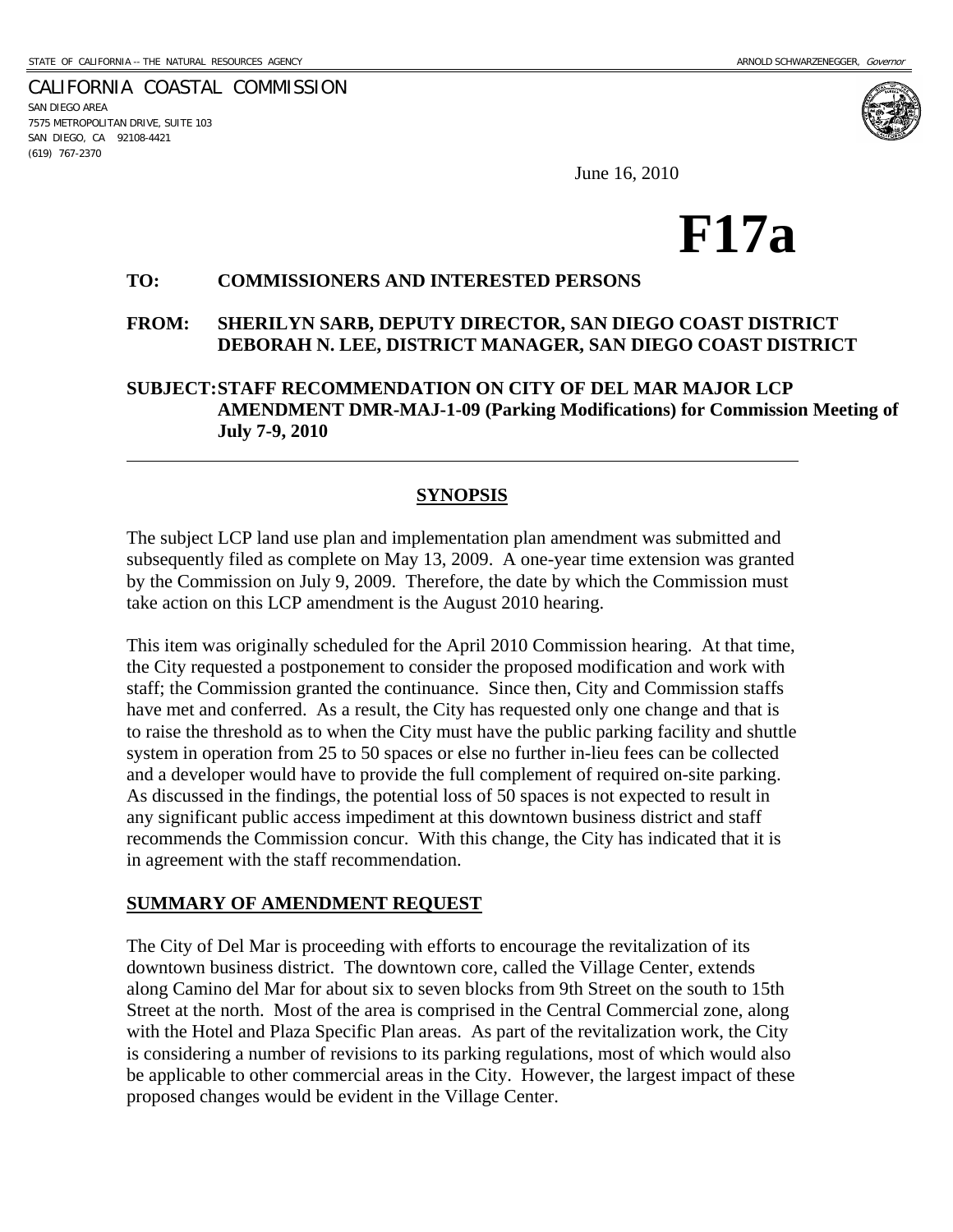Specifically, the City is proposing one change to its certified land use plan; the proposed revision would clarify the definition of shared use parking arrangements and increase the allowable reduction in shared parking from 15% to 66% of the total required off-street parking spaces for a project. For its certified implementation plan, the City is proposing revisions to three existing code sections that address its Common, Shared and Off-site Parking standards. The proposed changes to the Common Parking regulations provide a better definition of "Common Parking", delete an existing requirement for Planning Commission review and clarify that the number of required parking spaces remains the sum of those otherwise required by the code unless a Shared Parking permit is approved. The key proposed change to the Shared-Use Parking regulations would increase the possible use of shared parking from 15% to 66% of the otherwise required off-street parking for a project. The proposed changes to the Off-site Parking regulations provide for a new definition of "Off-site Parking", the exclusion of residential uses, an increase from 300 ft. to 500 ft. for the specified walking distance between the development and the provided parking, the exclusion of the Hotel and Plaza Specific Plan areas from the Off-site Parking program, increased signage and noticing provisions on both the project and off-site parking sites and adds a six month reassessment period prior to the expiration of the lease for the off-site parking lot. The City then also proposes the adoption of two new code sections; one which allows the possible reduction of off-street parking in order to comply with accessible parking provisions and the other which establishes a new inlieu parking fee program for the Central Commercial zone. Monies generated from inlieu fees would used to create a municipal parking lot and operate a shuttle service in the Village Center.

## **SUMMARY OF STAFF RECOMMENDATION**

Staff is recommending first that the Commission approve the land use plan amendment as submitted. This amendment would simply allow for the increased use of shared parking arrangements and be managed and enforced through a permitting process. For the proposed implementation plan amendment, staff recommends that the Commission first reject the proposed amendment and then approve it, with suggested modifications, to address issues with the In-Lieu Parking Fee Program. The primary concerns raised by the In-Lieu Parking Fee Program are the absence of a direct mandate for the operation of a shuttle system for the consolidated, off-site public parking facilities, the lack of any threshold for when the parking facilities and shuttle must be established, the inclusion of future, yet unspecified, off-street parking programs that could be implemented and the lack of any specification for the proposed shuttle to serve the central beach area, as well as the Village Center. Staff has proposed to address these deficiencies in the suggested modification.

The appropriate resolutions and motions begin on Page 5. The suggested modification begins on Page 7. The findings for approval of the Land Use Plan Amendment as submitted begin on Page 8. The findings for denial of the Implementation Plan Amendment as submitted begin on Page 11. The findings for approval of the Implementation Plan Amendment, if modified, begin on Page 16.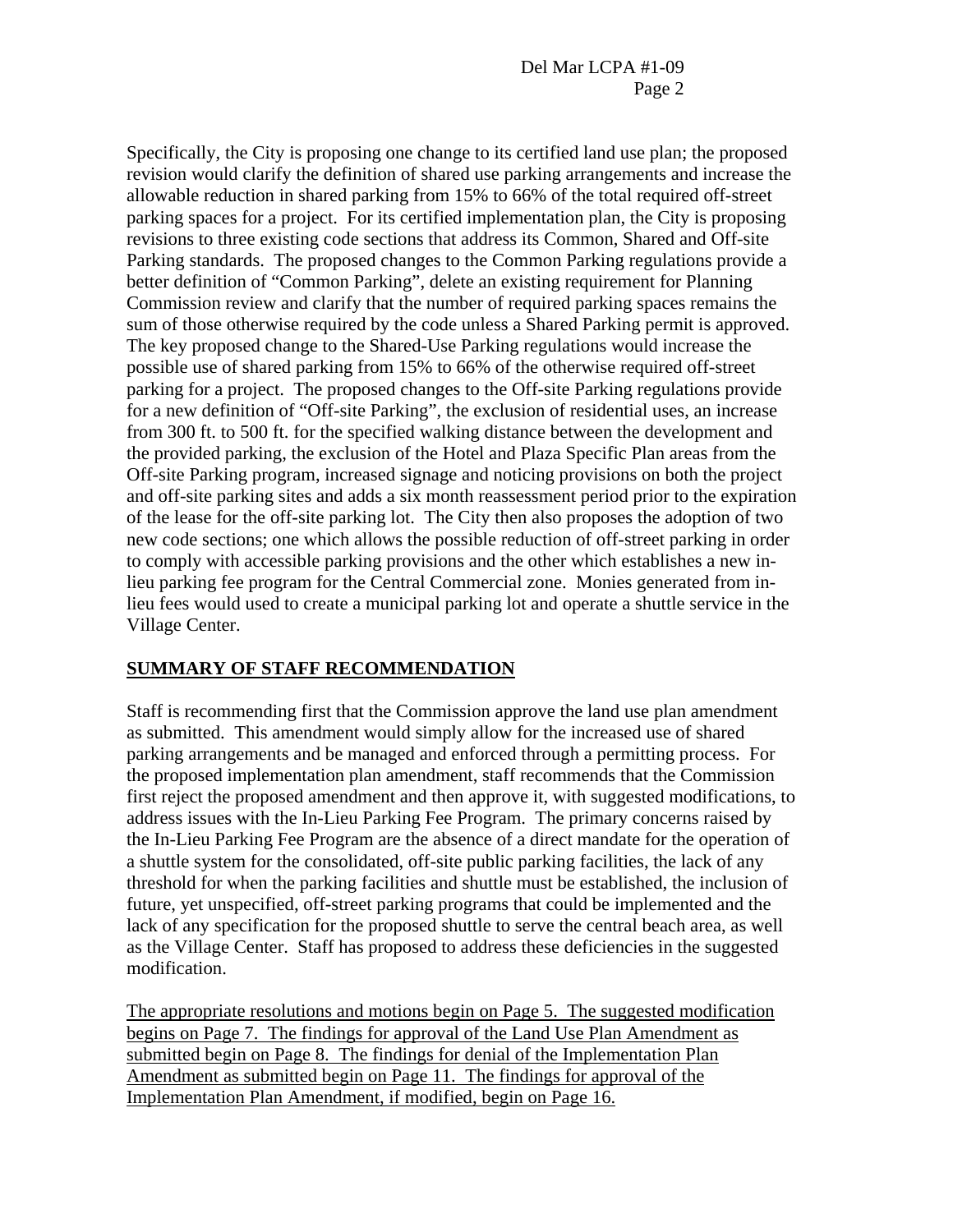# **ADDITIONAL INFORMATION**

 $\overline{a}$ 

Further information on the City of Del Mar Major LCP amendment No. 1-09 may be obtained from Deborah Lee, District Manager, Coastal Planner, at (619) 767-2370.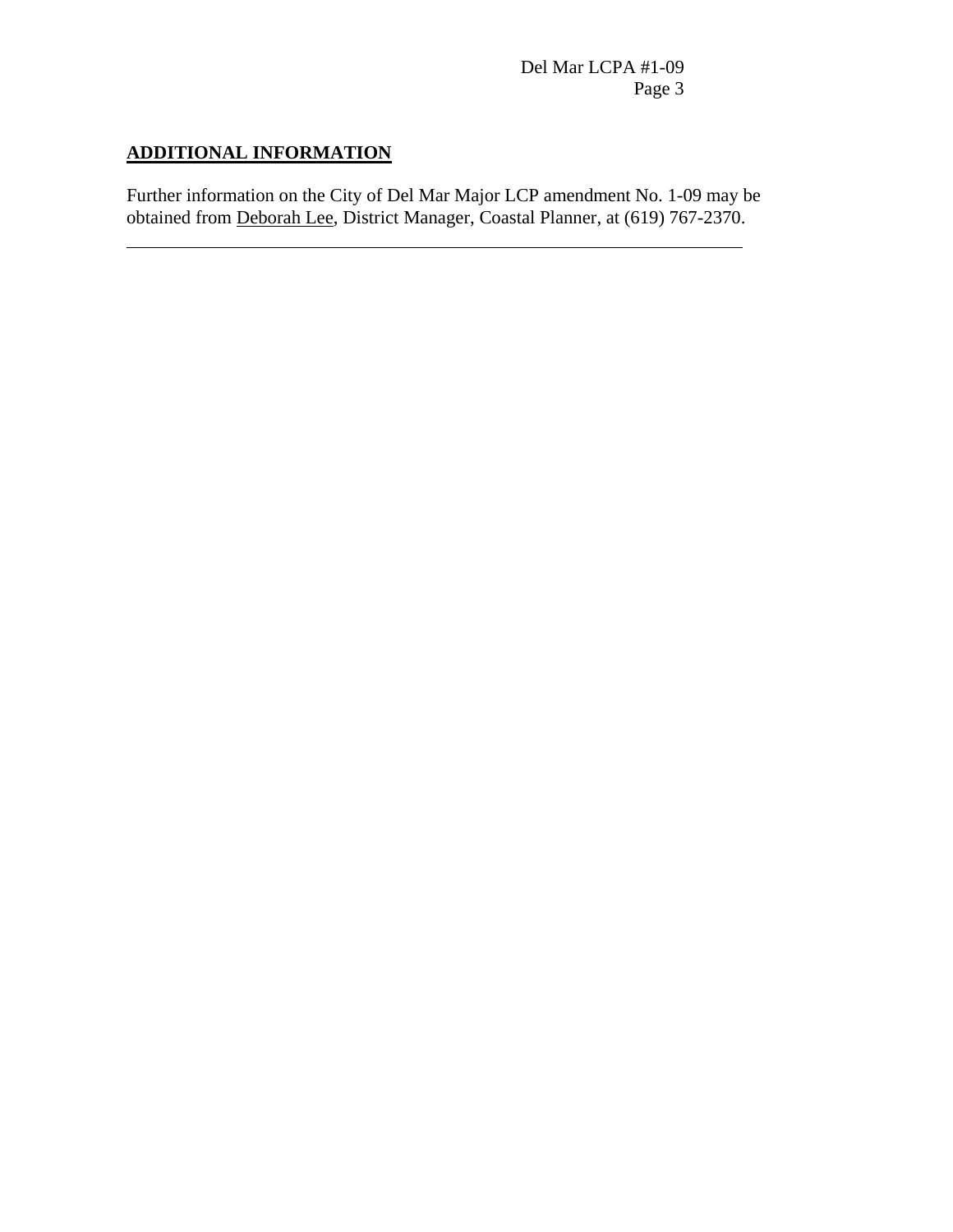# **PART I. OVERVIEW**

# **A. LCP HISTORY**

In May 1991, the City of Del Mar submitted its Land Use Plan (LUP) for Commission action. The Commission denied the LUP as submitted, but approved it with suggested modifications in September, 1991. The City did not accept the suggested modifications within six months, so the City resubmitted the same documents and the Commission again approved the LUP with suggested modifications in June, 1992. This time, the City Council did adopt the modifications within the prescribed time and the Commission effectively certified the LUP in March, 1993. The Implementation Plan was approved with suggested modifications on March 13, 2001. On September 11, 2001, the Commission concurred with the Executive Director's determination to effectively certify the City of Del Mar Local Coastal Program.

The certified LCP was first amended in 2002 to incorporate the city's MSCP Subarea Plan. A second LCP amendment, referenced as Garden del Mar, was approved with suggested modifications in March 2009 for the redesignation and rezoning of the property at the southeast corner of Camino del Mar and 10th Street. The amendment (DMR-MAJ-1-08) allowed for a mix of commercial uses at the site and the Commission wanted to ensure that a ground-floor restaurant use would be included along the Camino del Mar frontage.

# **B. STANDARD OF REVIEW**

The standard of review for land use plans, or their amendments, is found in Section 30512 of the Coastal Act. This section requires the Commission to certify an LUP or LUP amendment if it finds that it meets the requirements of and conforms with Chapter 3 of the Coastal Act. Specifically, it states:

## Section 30512

(c) The Commission shall certify a land use plan, or any amendments thereto, if it finds that a land use plan meets the requirements of, and is in conformity with, the policies of Chapter 3 (commencing with Section 30200). Except as provided in paragraph (1) of subdivision (a), a decision to certify shall require a majority vote of the appointed membership of the Commission.

Pursuant to Section 30513 of the Coastal Act, the Commission may only reject zoning ordinances or other implementing actions, as well as their amendments, on the grounds that they do not conform with, or are inadequate to carry out, the provisions of the certified land use plan. The Commission shall take action by a majority vote of the Commissioners present.

In those cases when a local government approves implementing ordinances in association with a land use plan amendment and both are submitted to the Commission for certification as part of one LCP amendment, pursuant to Section 13542(c) of the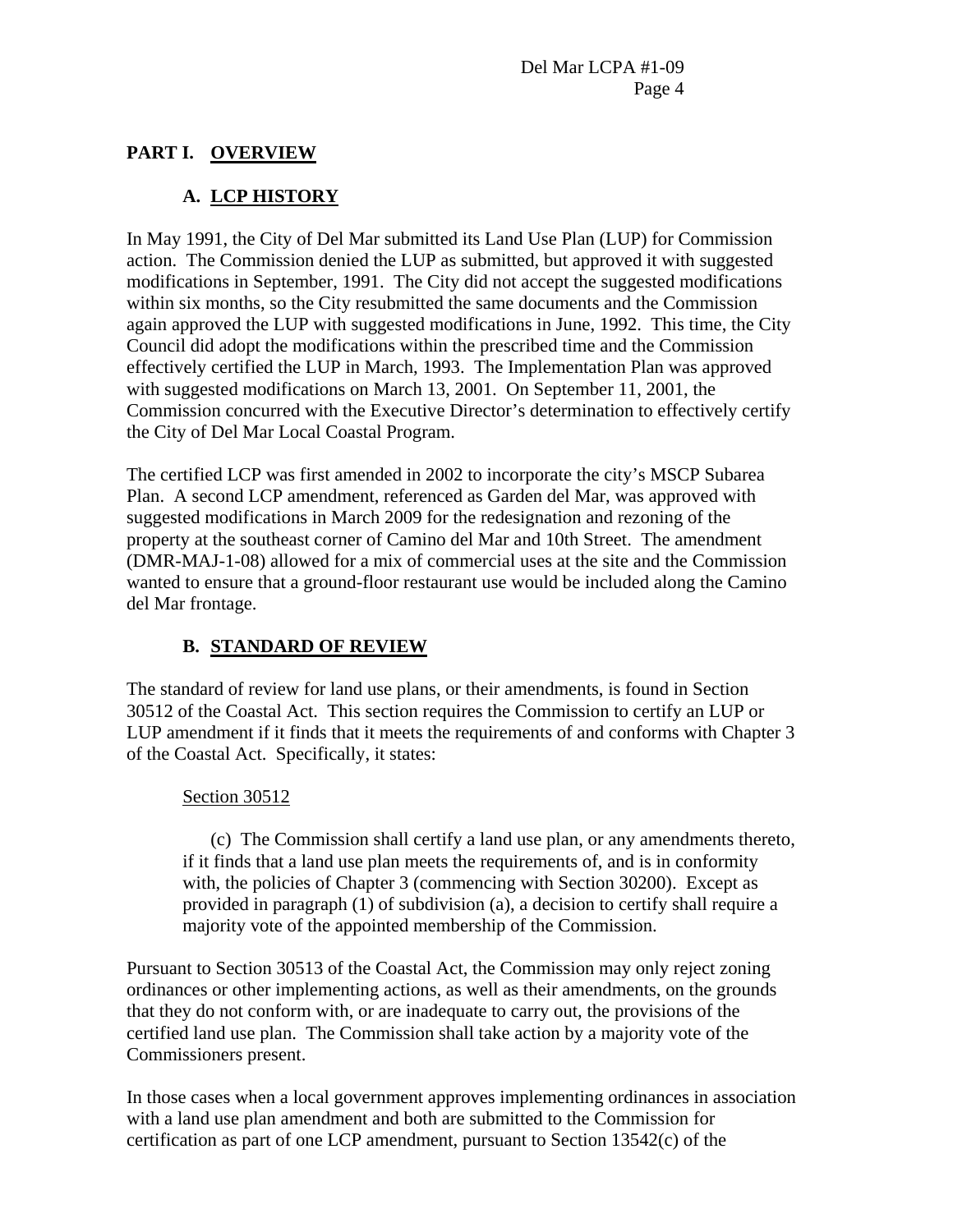Commission's regulations, the standard of review of the implementing actions shall be the land use plan most recently certified by the Commission. Thus, if the land use plan is conditionally certified subject to local government acceptance of the suggested modifications, the standard of review shall be the conditionally certified land use plan.

# **C. PUBLIC PARTICIPATION**

The City has held Planning Commission and City Council meetings with regard to the subject amendment request. All of those local hearings were duly noticed to the public. Notice of the subject amendment has been distributed to all known interested parties.

# **PART II. LOCAL COASTAL PROGRAM SUBMITTAL - RESOLUTIONS**

Following a public hearing, staff recommends the Commission adopt the following resolutions and findings. The appropriate motion to introduce the resolution and a staff recommendation are provided just prior to each resolution.

## **I. MOTION I:** *I move that the Commission certify the Land Use Plan Amendment for the City of Del Mar as submitted.*

## **STAFF RECOMMENDATION TO CERTIFY:**

Staff recommends a **YES** vote. Passage of this motion will result in certification of the land use plan amendment as submitted and adoption of the following resolution and findings. The motion to certify as submitted passes only upon an affirmative vote of a majority of the appointed Commissioners.

# **RESOLUTION TO CERTIFY LAND USE PLAN AMENDMENT AS SUBMITTED:**

The Commission hereby certifies the Land Use Plan Amendment for the City of Del Mar as submitted and adopts the findings set forth below on grounds that the land use plan amendment will meet the requirements of and be in conformity with the policies of Chapter 3 of the Coastal Act. Certification of the land use plan amendment complies with the California Environmental Quality Act because either 1) feasible mitigation measures and/or alternatives have been incorporated to substantially lessen any significant adverse effects of the plan on the environment, or 2) there are no further feasible alternatives and mitigation measures that would substantially lessen any significant adverse impacts on the environment that will result from certification of the land use plan amendment.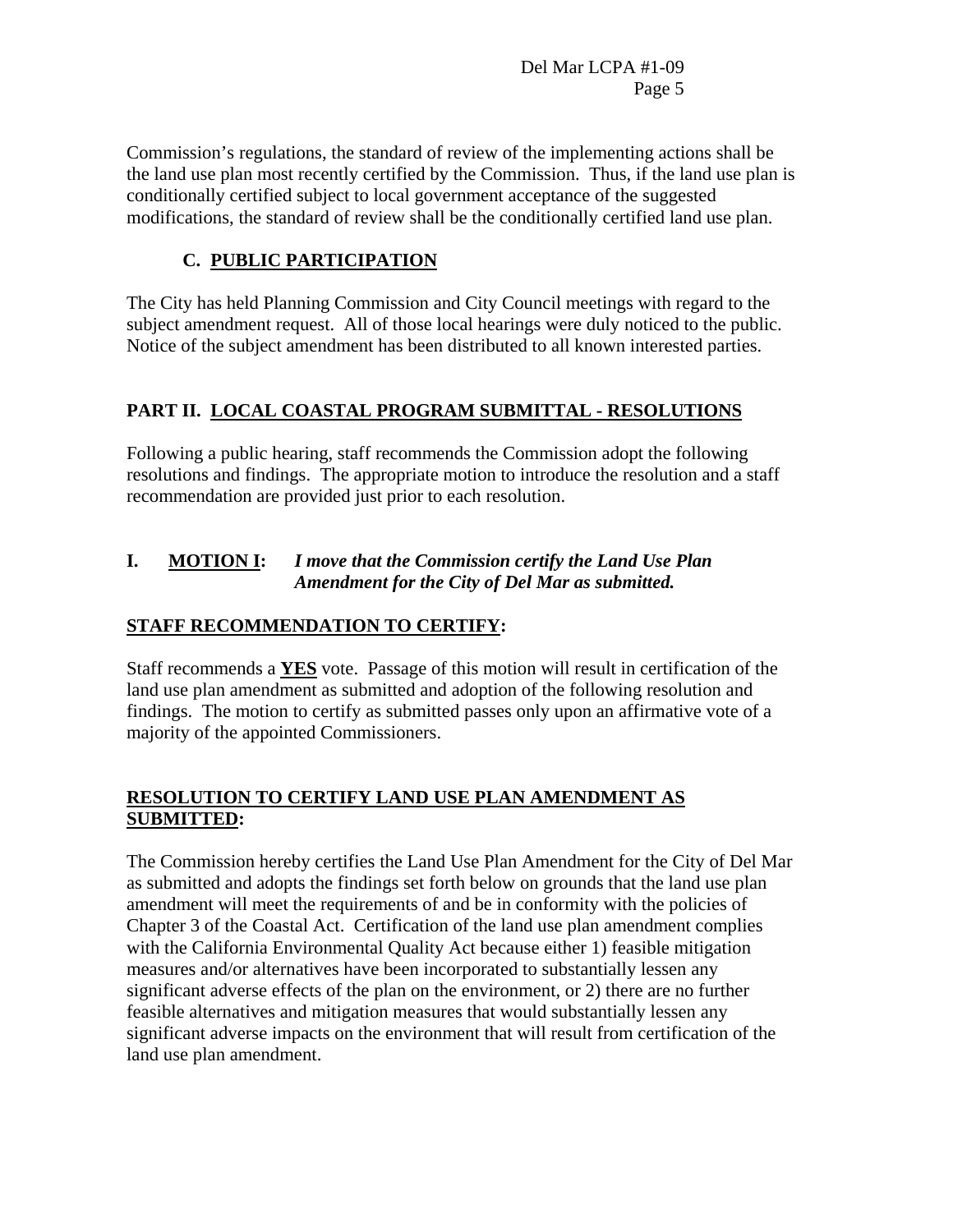### **II. MOTION II:** *I move that the Commission reject the Implementation Program Amendment for the City of Del Mar LCP as submitted.*

## **STAFF RECOMMENDATION OF REJECTION:**

Staff recommends a **YES** vote. Passage of this motion will result in rejection of Implementation Program Amendment and the adoption of the following resolution and findings. The motion passes only by an affirmative vote of a majority of the Commissioners present.

## **RESOLUTION TO DENY CERTIFICATION OF THE IMPLEMENTATION PROGRAM AMENDMENT AS SUBMITTED:**

The Commission hereby denies certification of the Implementation Program amendment submitted for the City of Del Mar LCP and adopts the findings set forth below on grounds that the Implementation Program as submitted does not conform with, and is inadequate to carry out, the provisions of the certified Land Use Plan. Certification of the Implementation Program would not meet the requirements of the California Environmental Quality Act as there are feasible alternatives and mitigation measures that would substantially lessen the significant adverse impacts on the environment that will result from certification of the Implementation Program as submitted

## **III. MOTION III:** *I move that the Commission certify the Implementation Program for the City of Del Mar LCP if it is modified as suggested in this staff report.*

## **STAFF RECOMMENDATION:**

Staff recommends a **YES** vote. Passage of this motion will result in certification of the Implementation Program with suggested modifications and the adoption of the following resolution and findings. The motion passes only by an affirmative vote of a majority of the Commissioners present.

## **RESOLUTION TO CERTIFY THE IMPLEMENTATION PROGRAM WITH SUGGESTED MODIFICATIONS:**

The Commission hereby certifies the Implementation Program Amendment for the City of Del Mar if modified as suggested and adopts the findings set forth below on grounds that the Implementation Program with the suggested modifications conforms with, and is adequate to carry out, the provisions of the certified Land Use Plan. Certification of the Implementation Program Amendment if modified as suggested complies with the California Environmental Quality Act, because either 1) feasible mitigation measures and/or alternatives have been incorporated to substantially lessen any significant adverse effects of the Implementation Program on the environment, or 2) there are no further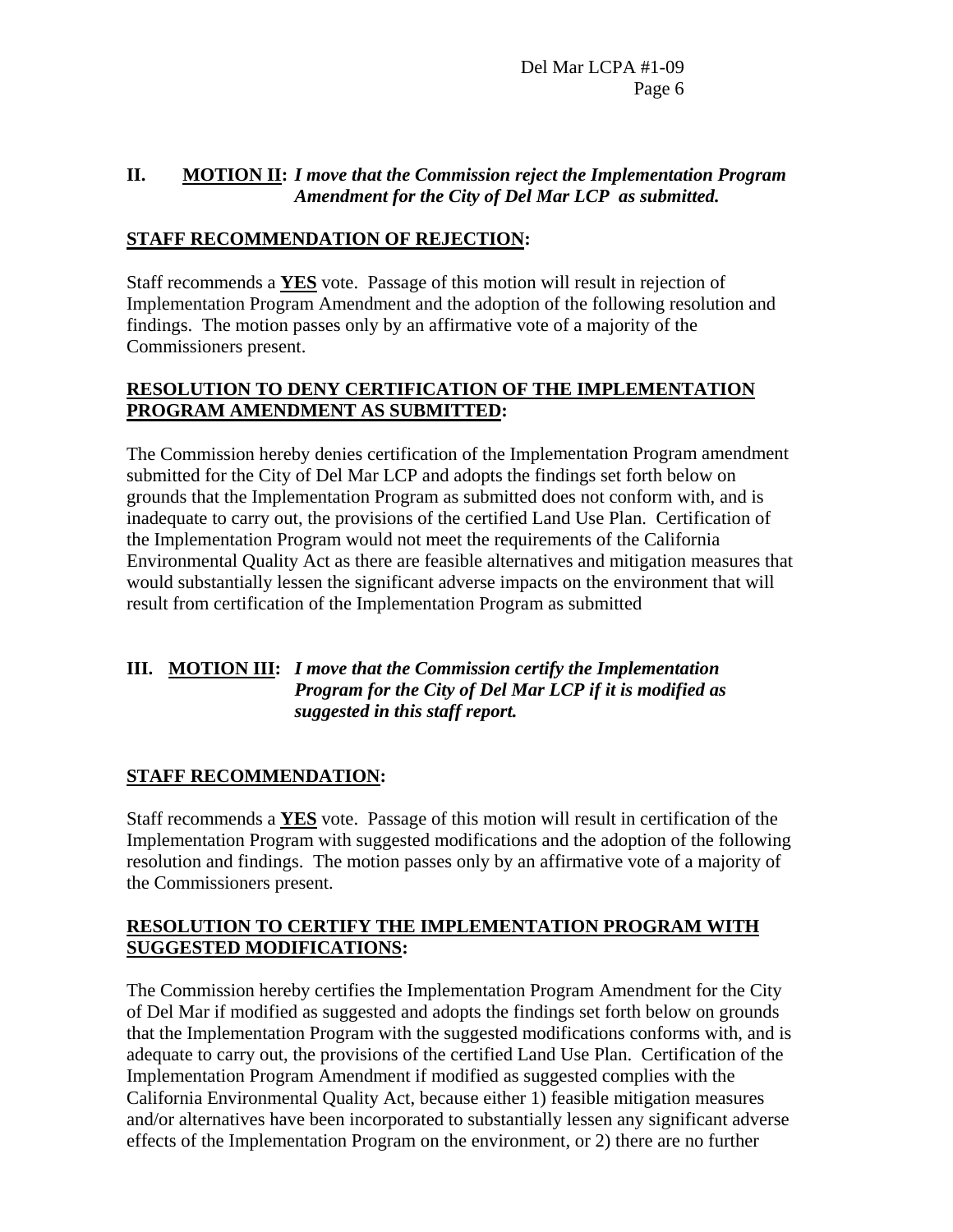feasible alternatives and mitigation measures that would substantially lessen any significant adverse impacts on the environment.

# **PART III. SUGGESTED MODIFICATIONS**

Staff recommends the following suggested revisions to the proposed LCP be adopted. The underlined sections represent language that the Commission suggests be added, and the struck-out sections represent language which the Commission suggests be deleted from the language as originally submitted.

# **IMPLEMENTATION PLAN AMENDMENT**

- 1. Section 30.80.170, In-lieu Parking Fee Program, shall be modified as follows:
- A. For projects located within the Central Commercial Zone, the provision of the off-street parking spaces otherwise required pursuant to this Chapter may instead be [partially] satisfied through the payment of an In-Lieu Parking Fee in accordance with the following:
	- 1. Authorization for use of an In-lieu Parking Fee(s) to satisfy off-street parking requirements shall be subject to the review and approval of the Director of Planning and Community Development, with such approval based on compliance with the provisions of this Chapter.
	- 2. The payment of In-lieu fee shall be made on a one-for-one basis with a fee paid for each required parking space to be satisfied through the In-lieu Fee program.
	- 3. The amount of the In-lieu Parking Program Fee shall be set by resolution of the City Council and may be amended from time to time by resolution of the City Council.
	- 4. No more than 50% of the off-street parking spaces otherwise required for a project may be satisfied through use of the In-lieu Parking Fee Program and an applicant may not utilize Shared Parking in addition to this program.
- B. The In-lieu Parking fee funds collected by the City shall be deposited in a designated fund and shall be expended by the City exclusively for:
	- 1. The acquisition, development, operation or maintenance of off-street parking spaces available for use by the general public; and
	- 2. The development and operation of a year-round shuttle system to transport the public to and from off-street parking spaces available for use by the general public along Camino del Mar through the Village Center and to Powerhouse/ Seagrove Parks at the foot of  $15<sup>th</sup>$  Street; or
	- 3. The implementation of one or more programs identified by the separate resolution of the City Council, as being appropriate and effective for reducing the demand for off-street parking in the Village Center District.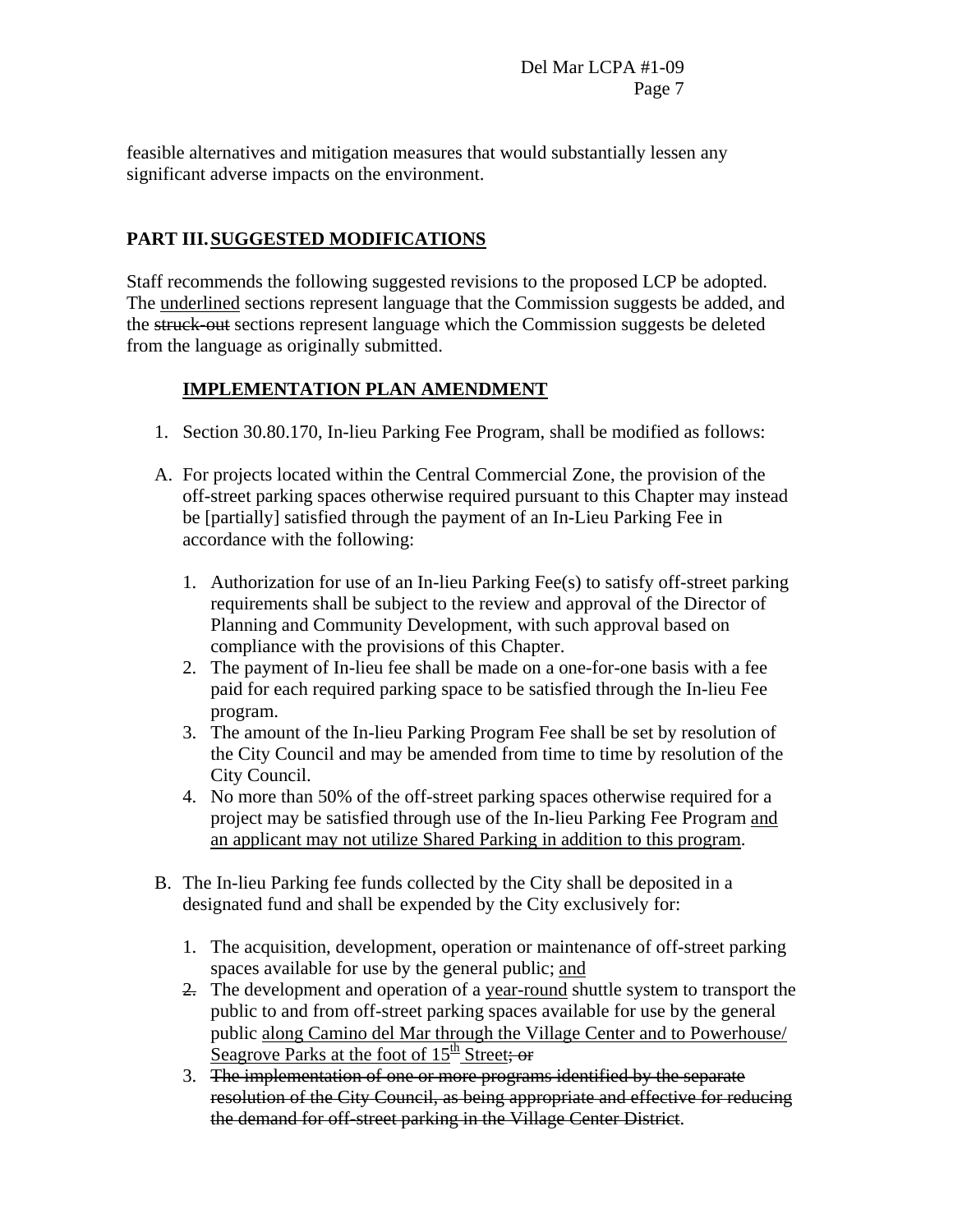- C. The payment of In-lieu Parking Fees to satisfy the provisions of this Chapter shall occur prior to the issuance of any required Building Permits for the development for which the fees are required or prior to issuance of a Certificate of Occupancy for any activity for which the fees are required, whichever comes first.
- D. In-lieu Parking Fees paid to satisfy the provision of this Chapter shall not be refundable.
- E. The option for payment of In-lieu Parking Fees to satisfy the off-street parking requirements of this Chapter shall not be allowed to satisfy the off-street parking requirements for residential units or for hotel or motel uses.
- F. The option, as provided in this Section, for payment of In-lieu Parking Fees to satisfy the off-street parking requirements of a development shall not be applicable until one or more of the following has occurred:
	- 1. The City has identified and secured a location for providing off-street parking spaces available for use by the general public; or
	- 2. The City has implemented, or authorized, a year-round shuttle system to transport the public to and from off-street parking available for use by the general public.
- G. In-Lieu Parking Fees cannot be collected for more than 50 total parking spaces before both the public parking facility and shuttle system are fully operational. Once the In-Lieu Parking Fee Program becomes fully operational, the City shall utilize its best efforts to continue the program. Should the Program ever be discontinued or substantially modified, the City shall seek reauthorization of the Program with the Coastal Commission through a separate local coastal program amendment.
- H. At such time as a Village Center District Specific Plan is prepared and enacted in accordance with applicable law(s), the provisions of this section shall no longer be effective. For purposes of this Section, a Del Mar Village Center District Specific Plan shall mean a Specific Plan for the geographic area identified in the Del Mar Community Plan as the Village Center District.

# **PART IV. FINDINGS FOR APPROVAL OF THE DEL MAR LCP LAND USE PLAN AMENDMENT, AS SUBMITTED**

# **A. AMENDMENT DESCRIPTION**

As noted earlier, the City is proposing the subject LCP amendment, in part, to support revitalization of its downtown core. While the proposed land use plan amendment would be applicable through the City, the bulk of the City's commercial activities occur in the Village Center and adjoining central beach area to the northwest. The Village Center extends approximately seven blocks from 9th to 15th Streets and is mainly comprised by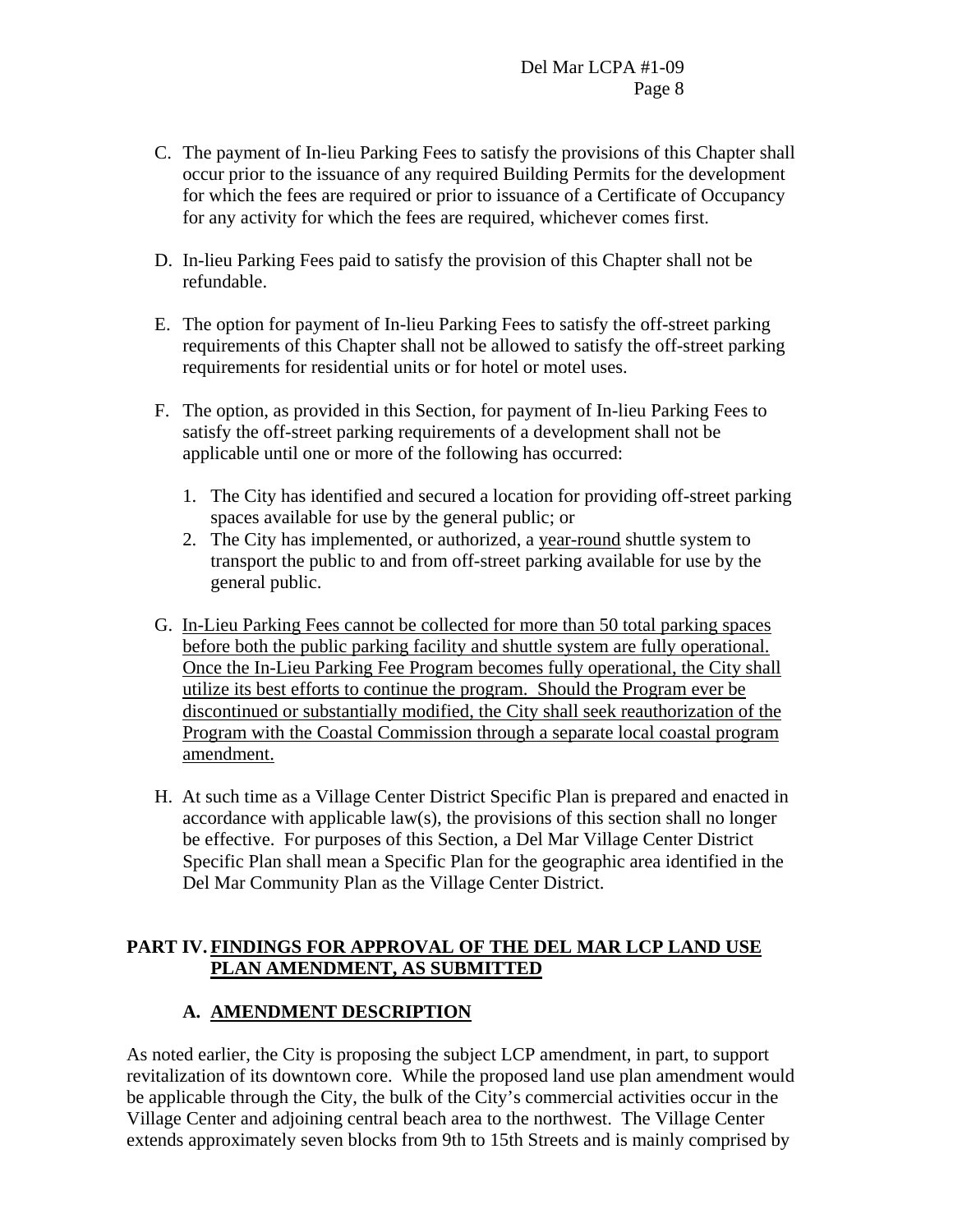the first row of lots along Camino del Mar. This business district is known for its smallscale, historical and pedestrian-oriented character; the City is very popular as a visitordestination point throughout the region and many visitors come to enjoy the beaches, the Del Mar Fairgrounds and the Village Center shopping/dining district. Camino del Mar (Highway 101) is the primary north/south corridor through the community. This primary corridor and major coastal access route runs about two to three blocks east of the coastline. However, in this area south of  $15<sup>th</sup>$  Street, the railroad tracks and steep bluffs inhibit direct beach access in the area.

The subject LCP amendment modifies only one land use plan policy. The shared use parking provision of Coastal Access Policy IV-30 is being revised to incorporate a standard for when such arrangements may be utilized and increase the potential reduction in off-street parking spaces from 15% to 66% of the otherwise total required parking spaces. The new standard provides that shared use reductions can be allowed if it is demonstrated that there will be no overlap in the principal operating hours of the buildings or uses for which the shared use parking is proposed.

# **B. CONFORMITY WITH CHAPTER 3**

The standard of review for any proposed land use plan or an amendment to a certified land use plan is whether or not the proposed land use policy is consistent with the applicable policies of Chapter 3. For this proposed amendment to expand the allowance for shared parking arrangements, the key policy issues relate to protecting public access, encouraging alternate transit opportunities and maintaining the adequacy of general parking standards. The applicable Chapter 3 policies to consider are as follows:

#### **Section 30210 Access; recreational opportunities; posting**

In carrying out the requirement of Section 4 of Article X of the California Constitution, maximum access, which shall be conspicuously posted, and recreational opportunities shall be provided for all the people consistent with public safety needs and the need to protect public rights, rights of private property owners, and natural resource areas from overuse.

#### **Section 30252 Maintenance and enhancement of public access**

The location and amount of new development should maintain and enhance public access to the coast by (1) facilitating the provision or extension of transit service, (2) providing commercial facilities within or adjoining residential development or in other areas that will minimize the use of coastal access roads, (3) providing nonautomobile circulation within the development, (4) providing adequate parking facilities or providing substitute means of serving the development with public transportation, […]

#### **Section 30253 Minimization of adverse impacts**

New development shall do all of the following: […] (d) Minimize energy consumption and vehicle miles traveled.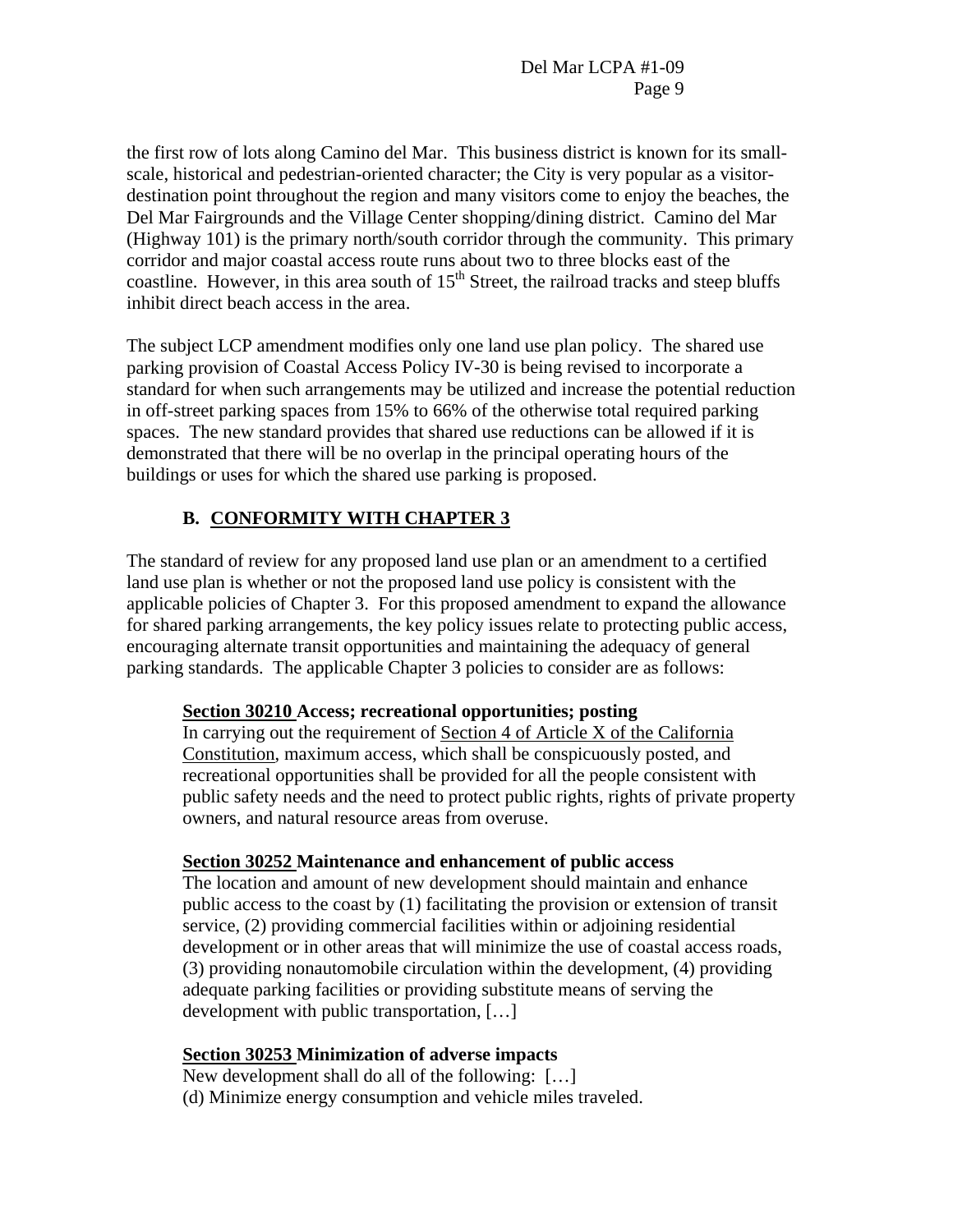(e) Where appropriate, protect special communities and neighborhoods that, because of their unique characteristics, are popular visitor destination points for recreational uses.

Given that the proposed land use plan amendment would allow for increased use of shared parking arrangements, the principal Coastal Act issues would relate to the possible resulting lack of off-street parking for private development that could then adversely impact coastal access opportunities. This could occur when employees and/or patrons begin utilizing on-street public spaces or other public parking lots because they cannot find available off-street parking spaces at a business or increased congestion results from drivers circulating around an area/site trying again to find an available parking space. Such impacts could be alleviated through the implementation of alternate transit and the City is working on the development of a shuttle system in the Village Center. The shuttle system is part of the related package of implementation plan amendments in this submittal and will be discussed later in this report.

The proposed revisions to the land use plan policy contain two main elements. First, the revised language clarifies when shared use parking reductions are appropriate and can be supported. The new language specifies that reductions can be allowed if it is demonstrated that "there will be no overlap in the principal operating hours of the buildings or uses for which the shared use parking spaces are proposed". The modified policy continues on and specifies the term "no substantial overlap" means that, "on a daily basis, there will be at least one hour between the time of closing of one use or activity and the opening of the other use or activity for which shared parking is proposed." The second element is the increased percentage (from 15% to 66%) of allowable share use reduction in the otherwise required off-street parking.

Given the strict definition of when shared parking arrangements could be utilized, the possibility of resulting parking deficiencies is very limited. In addition, the City requires that applicants obtain a Shared-Use Parking Permit from the Planning Commission and, as part of the permitting process, they record a deed restriction on the affected property to memorialize the terms and conditions of the permit. These provisions are expected to ensure that coastal access opportunities will be protected because adequate off-street parking will be maintained for private non-residential development.

Increasing the allowable percentage of possible parking reductions through shared use is also not expected, in and of itself, to adversely impact coastal access. The City's standards establish tight parameters and sound enforcement for shared parking arrangements. Direct beach acces is also limited to the west of the Village Center due to the presence of steep bluffs and the railroad corridor. In its revitalization efforts, the City is trying to both diminish the number of parking lots situated throughout the Village Center and also decrease the amount of paved parking facilities that remain unused for portions of each day. Through these means, the small-scale and pedestrian-oriented character of this special community and important visitor destination can be enhanced while public access remains protected. The proposed land use plan amendment can therefore be found consistent with the cited Chapter 3 policies.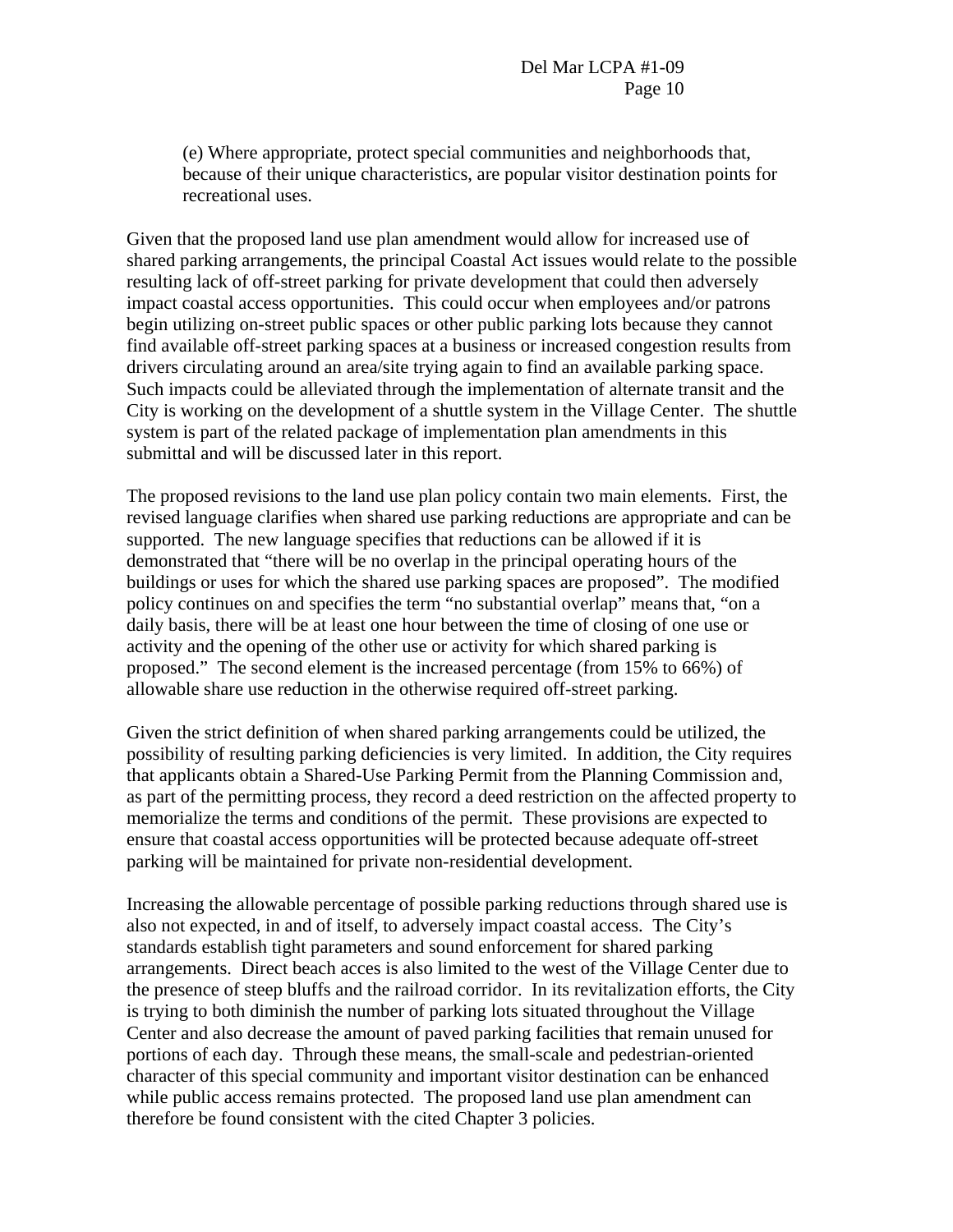#### **PART V. FINDINGS FOR REJECTION OF THE DEL MAR LCP IMPLEMENTATION PLAN AMENDMENT, AS SUBMITTED**

## **A. AMENDMENT DESCRIPTION**

The proposed implementation plan amendment includes five different code revisions and they all affect the City's off-street parking regulations. Three represent modifications to existing code sections and two represent new code provisions to be added to the City's parking regulations. The three existing code sections that are being revised are Common Parking; Shared-Use Parking Permit(s) and Off-site Parking Permit(s). The two new sections to be added to the City's code are Accessible Parking Regulations and an In-lieu Parking Fee Program. With the exception of the proposed In-lieu Parking Fee Program, the code amendments can be accepted as submitted and the supporting findings will be presented below. The findings to reject the In-lieu Parking Fee Program, as submitted, will also be presented and direction offered on how the Commission's concerns can be resolved.

**1. Common Parking**. The purpose of Common Parking is to allow parking spaces for different uses on a single property to be located together on a site, rather than being segregated into distinct parking areas for each respective use on a property. The intent of this existing code provision (Section 30.80.130) is to consolidate parking areas on a site; this is expected to allow both better parking layouts and landscape screening of parking areas. The proposed revisions to this code section added language which clarifies that the use of common parking areas shall not modify the applicable parking standards required for the proposed development(s) and a requirement for Planning Commission review was deleted.

**2. Shared-Use Parking Permit(s)**. The purpose of the Shared-Use Parking Permit provisions is to allow some of the parking spaces required and provided for two or more different uses to be shared when the uses operate at different hours of the day. The intent of this existing code provision (Section 30.80.140) is to allow a parking space to serve multiple uses at different times and thus maximize use of parking facilities. The proposed revision to this code section would increase the allowable shared use reduction from 15% to 66% of the otherwise on-site required parking spaces for a proposed development.

**3. Off-site Parking Permit(s)**. The purpose of the Off-site Parking Permit provisions is to allow some of the required parking spaces for a proposed development to be provided in a parking lot on a separate property that has unencumbered parking spaces available. The intent of this existing code provision (Section 30.80.150) is to allow greater flexibility in locating otherwise required off-street parking; the code provision does not allow any reduction in the parking standard but would allow such parking to be located on another site. The proposed revisions to this code section added greater definition to the code; clarified that off-site parking arrangements could not be utilized for residential uses or development in either the Hotel or Plaza Specific Plan areas; increased the permissible distance for the off-site parking lot from 300 feet to 500 feet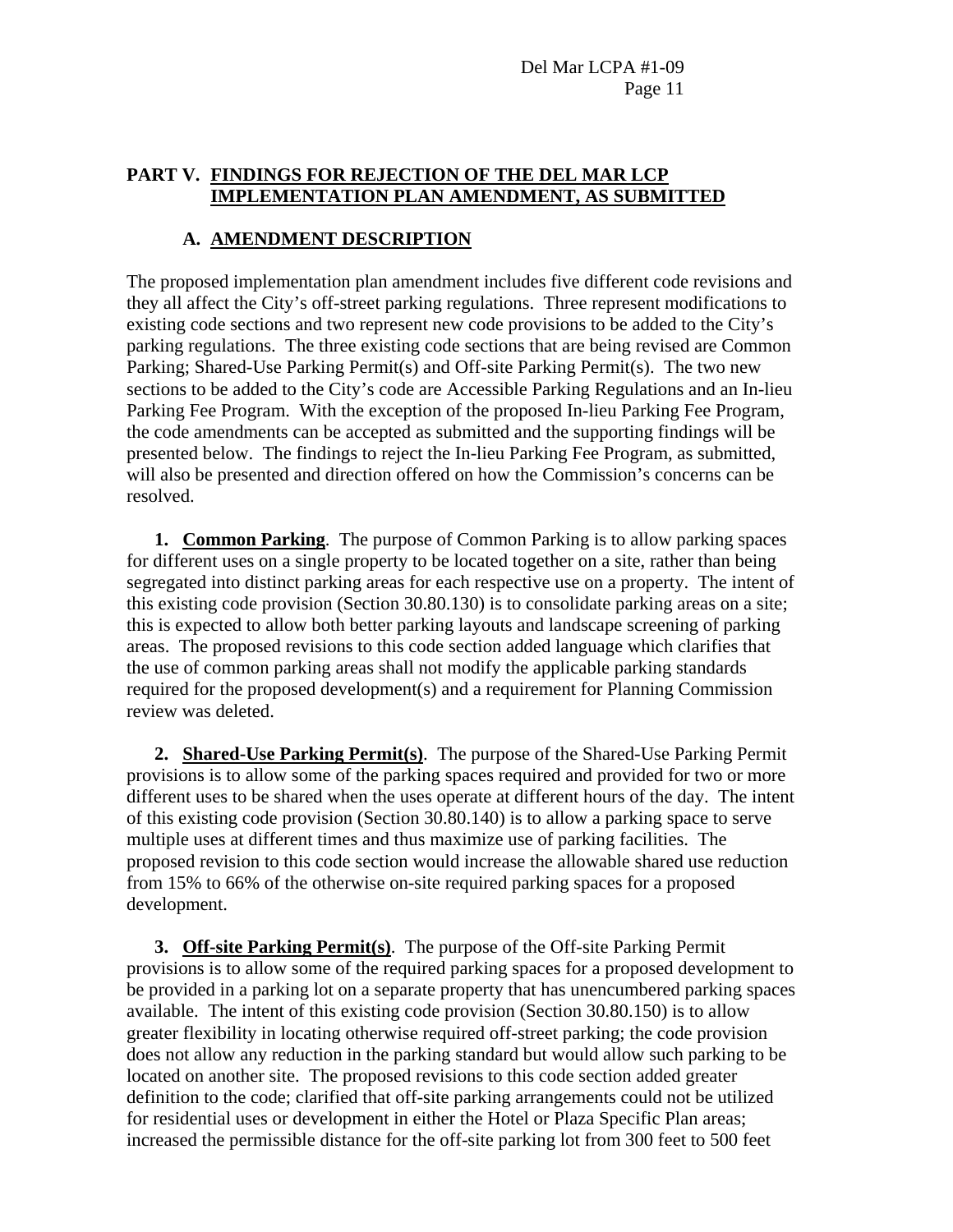walking distance; increased signage and noticing provisions on both the project and offsite parking locations and incorporated a six month reassessment period prior to the expiration of the lease for the off-site parking lot. The reassessment period would allow a review of how the off-site parking arrangement has been working for a particular development and such information would be utilized in the reauthorization of an Off-site Parking Permit, including possible changes in conditions and/or denial of a permit's renewal.

**4. Accessible Parking Regulations**. The purpose of the Accessible Parking Regulations is to provide an additional means to achieve compliance with public health and safety laws associated with accessible parking requirements. The intent of this new code provision (Section 30.80.085) is to clarify how the off-street parking of an existing establishment can be modified to achieve compliance with the Americans with Disabilities Act (ADA). The new code provisions would only allow an existing development to reduce the total number of parking spaces present on a property in order to accommodate either ADA access or the provision of new accessible and/or handicapped parking spaces. This option is specifically precluded for new development.

**5. In-lieu Parking Fee Program**. The purpose of the In-lieu Parking Fee Program is to allow the provision of off-street parking spaces otherwise required to instead be partially satisfied through the payment of an in-lieu parking fee. The intent of this new code section (Section 30.80.170) is to collect funds that will be utilized to create and operate consolidated public parking facilities and operate a shuttle system in the Village Center. This approach is being sought to reduce the commitment of downtown business lots to paved parking while providing an alternate means for employees, commercial patrons and visitors to move along Camino del Mar. As drafted, the Program also includes a third, but as yet unspecified, option for the City to utilize the collected monies for other parking demand reduction efforts. The major provisions of the ordinance include that this program would only be applicable to non-residential projects within the Central Commercial zone, that no more than 50% of the off-street parking spaces otherwise required could be satisfied by the payment of a fee and the program cannot be utilized for hotel or motel uses. The fees are required to be paid prior to the issuance of any required building permits or the certificate of occupancy, whichever comes first. As drafted, the option to pay an in-lieu fee is not available until the City either identifies and secures a location for the public parking facility or the City has implemented a shuttle system. Unlike the other proposed code changes, this Program is only applicable to the Central Commercial zone which comprises most of the Village Center.

## **B. SPECIFIC FINDINGS FOR REJECTION/ADEQUACY OF THE ORDINANCES TO IMPLEMENT THE CERTIFIED LUP**

The standard of review for any proposed implementation plan or an amendment to a certified implementation plan is whether or not the proposed implementation plan provision conforms with, and is adequate to carry out the provisions of the certified land use plan or the land use plan, as amended herein. The applicable land use plan policies to consider are as follows: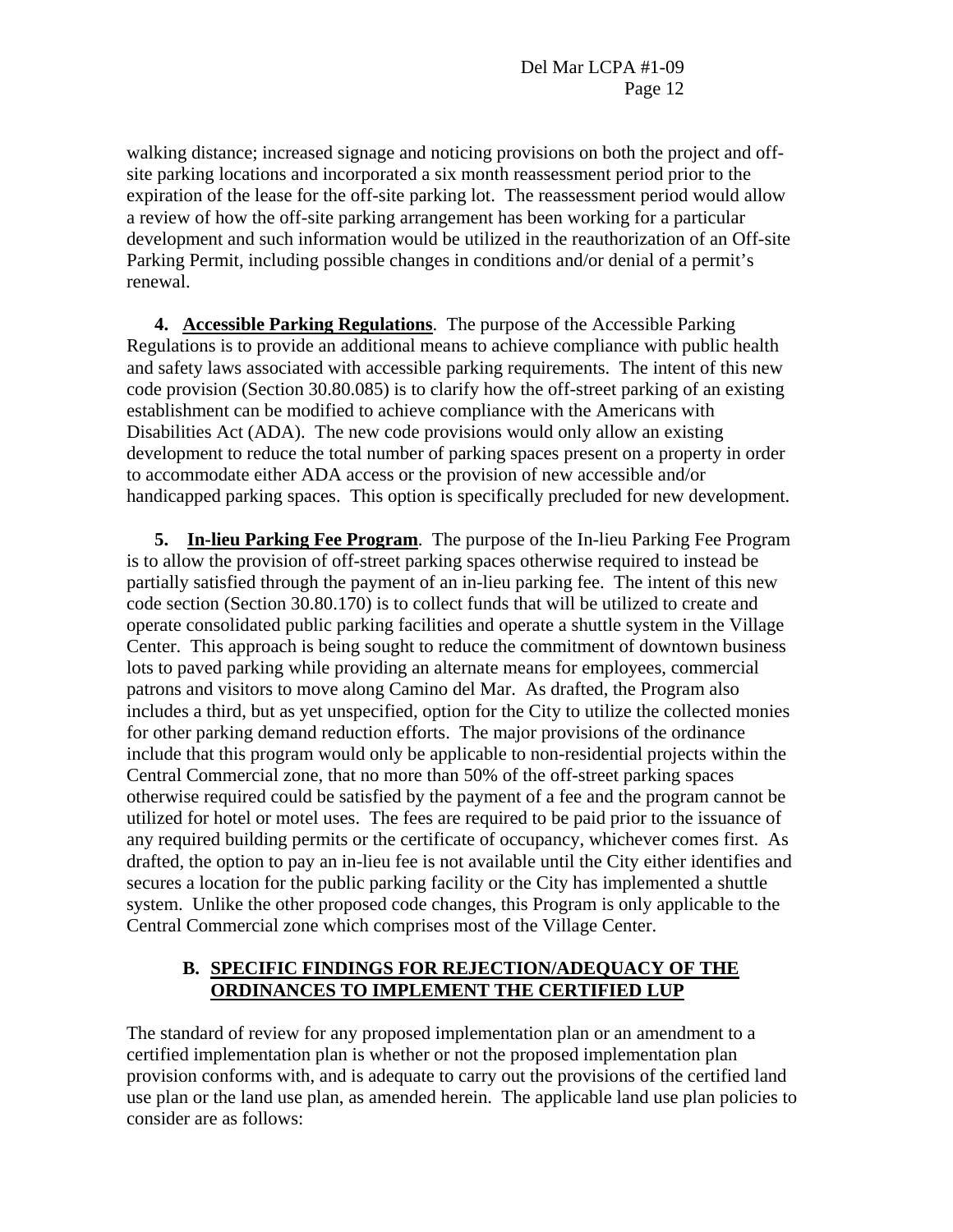# **COASTAL ACCESS GOAL IV-B**:

Give priority to pedestrian and bicycle traffic as opposed to automobile traffic through application of the following policies and pursue the increased use of alternate transportation modes to regionally significant areas within Del Mar. Examples of "alternate transportation" modes include: bicycle, pedestrian, bus, shuttle service, and railroad.

**COASTAL ACCESS Policy IV-19** The improvement or establishment of alternative transportation modes shall be designed to assure protection of sensitive resources and the retention of the small-town scenic qualities of Del Mar.

# **COASTAL ACCESS GOAL IV-D**:

Maximize the opportunity for access to beach areas by minimizing competition for public on-street parking spaces.

**COASTAL ACCESS Policy IV-29** Complete and update an established inventory of existing parking areas in order to develop and implement an overall parking management and improvement plan for the City. […] This inventory and parking management plan shall be revised periodically to reflect current conditions. In the development of any new parking areas, preference should be given to small, dispersed parking areas rather than large concentrated parking lots, except in the cases of parking associated with commercial activities and park-and-ride lots. […]

**COASTAL ACCESS Policy IV-30** {\*As amended herein} The City shall apply the following Off-street Parking Regulations to new projects and redevelopment projects to assure that the parking needs generated by new development are provided on site. […]

A shared use reduction in the number of required off-street parking spaces shall be allowed if it is demonstrated that there will be no overlap in the principal operating hours of the buildings or uses for which the Shared Use Parking spaces are proposed. For purposes of this Section, the term "no substantial overlap" shall mean that, on a daily basis, there will be at least one hour between the time of closing of one use or activity and the opening of the other use or activity for which shared parking is proposed. The requirement for this separation of an hour of use enumerated herein shall not apply to normal support services such as cleaning and maintenance operations.

Said reduction shall be allowed for a maximum of 66% of the total required off-street parking spaces for a project.

Where a shared use parking reduction is allowed pursuant to this section, the hours of operation that are proposed, and on which the shared use reduction is allowed, shall be enforced through the recordation of a deed restriction for all properties comprising the project site.

**LAND USE DEVELOPMENT Policy II-7** Locate visitor-serving facilities, including public and private developments that provide food, services, shopping and amusement, within easy walking distance of visitor lodging. Focus beach oriented commercial/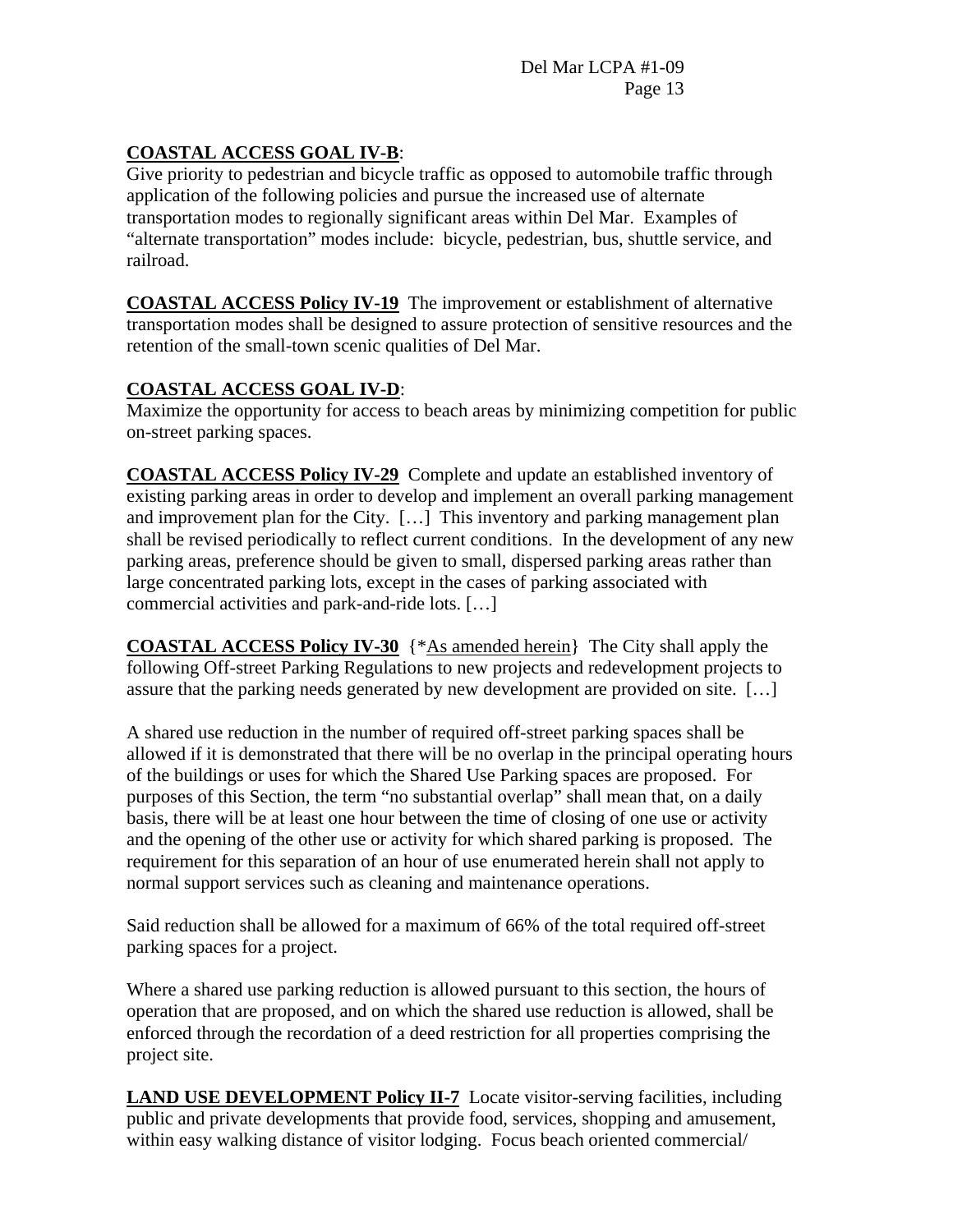recreational activities within easy walking distance of the beach, other park areas and public transportation facilities.

**LAND USE DEVELOPMENT Policy II-10** Encourage the development of a precise plan for the publicly owned spaces within the downtown area that includes: a comprehensive circulation and parking element for the Camino del Mar area; and landscape and architectural design guidelines.

**RECREATIONAL OPPORTUNITIES Policy V-4** Bicycle and pedestrian access to recreation facilities, as opposed to automobile use, shall be encouraged, and priority shall be given to greenery and open space, as opposed to structures and paved areas. [...]

**1. Common Parking; Shared-Use Parking; Off-Site Parking and Accessible Parking Regulations**. Each of these code amendments can be found consistent with and adequate to carry out the noted land use plan provisions. The Common Parking regulation simply allows the parking spaces provided for multiple uses on a property to be concentrated on the site and it thus encourages better site planning. This is consistent with the cited land use plan provisions to encourage improved landscaping and enhancement of the small-scale character of the Village Center.

The Shared Use Parking provisions do allow some reduction in the otherwise required off-street parking standards when it can be demonstrated that the on-site uses operate at different hours of the day. With the strict definition of "shared use" and the City's enforcement measures on its operation, these arrangements are not anticipated to result in any parking deficiencies that could adversely impact coastal access. The City's cited land use plan policies include direction to encourage smaller, dispersed parking facilities and shared parking arrangements accomplish this goal by maximizing the utilization of off-street parking areas and protecting public access. In addition, the only substantive change to this regulation (the increase from 15% to 66% in the allowable shared use reduction) specifically conforms with the amended land use plan policy.

The Off-site Parking provisions allow some of the required off-street parking for a particular development to be provided on another site within 500 feet; however, there is no reduction in the required off-street parking complement. The City's administration of the off-site parking arrangements includes adequate definitions, enforcement measures, signage and noticing provisions to ensure that adequate off-street parking will, in fact, be provided and maintained. This provision can also be found consistent with the cited land use plan goals and policies in that it encourages better site planning and offers greater flexibility for the revitalization of the Village Center.

The Accessible Parking Regulations will allow the City to encourage improved compliance with ADA requirements by allowing limited reductions in existing, on-site parking facilities in order to provide ADA access or accessible/handicapped parking. This option is limited to existing development and would again serve to support the City's revitalization efforts while protecting public access. In summary, these four code amendments can be found consistent with the cited land use plan provisions in that they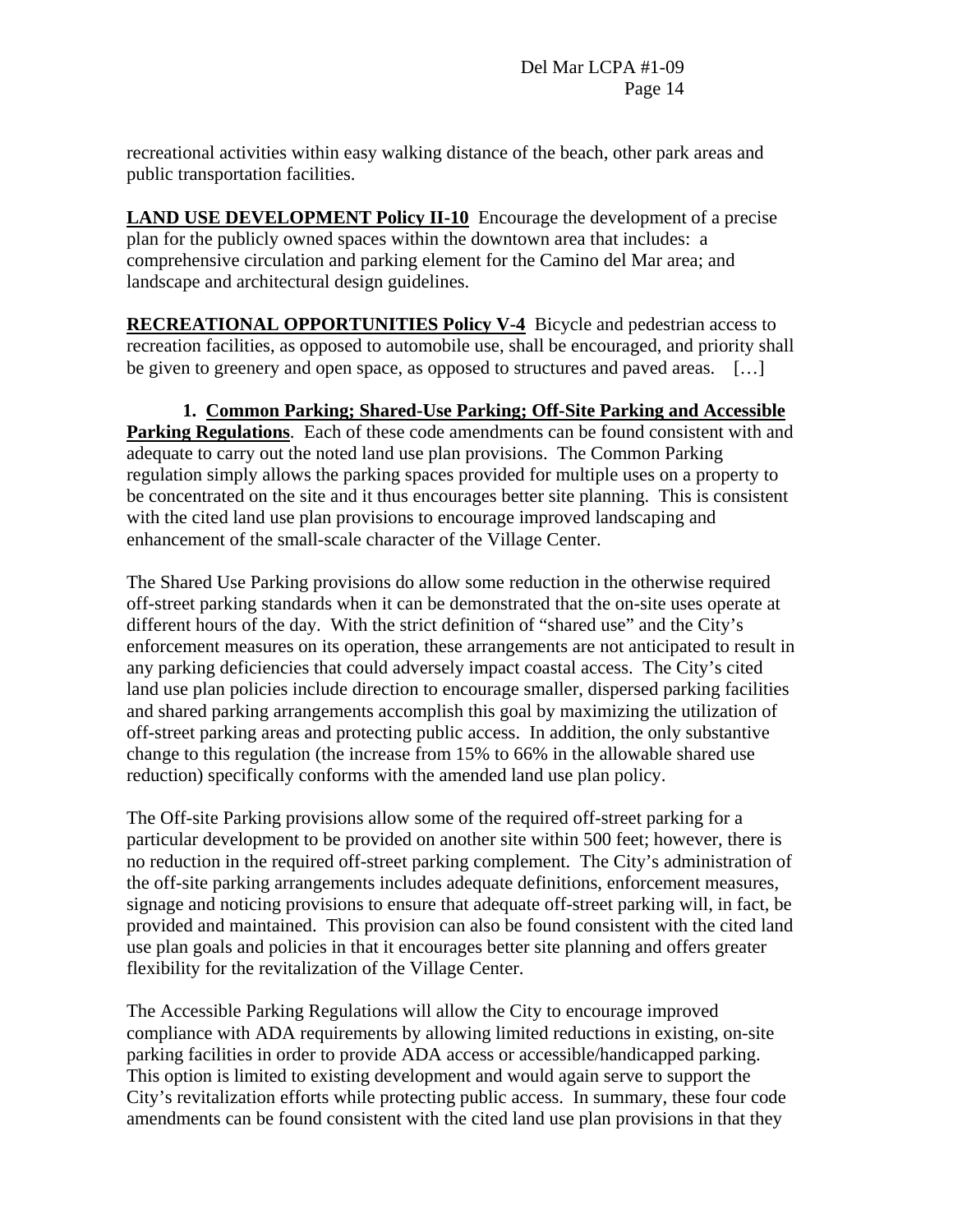protect coastal access opportunities, encourage better site planning and landscaping and promote the small-town, scenic character of the City's Village Center.

**2. In-lieu Parking Fee Program**. The City's plan to create centrally-located, municipal parking lot(s) and operate a shuttle system is laudable and the effort is consistent with many of the cited land use plan policies. The effort would minimize vehicle miles traveled, diminish the consumption of land for paved parking areas, lessen the intrusion of automobiles along this visitor center while still accommodating public mobility and protecting coastal access. However, as submitted, the Program has five areas of concern. First, while the Program limits its application to no more than 50% of the otherwise required on-site parking requirement, it doesn't preclude an applicant from also further reducing its on-site parking complement by seeking a shared parking arrangement. Although the Commission finds that both arrangements have merit, the utilization of both measures for a given development would be excessive, as the available parking for such a development using both programs could be inadequate, thereby adversely impacting public access.

Second, given that the on-site parking is being permanently removed, the operation of the municipal parking lot and shuttle should be clearly specified as a year-round operation. Third, while there is limited beach access adjoining most of the Village Center, easy access to the central beach area and both Powerhouse and Seagrove Parks is available at the foot of 15th Street and it would be an important public access feature to extend the shuttle route there. As drafted, there is no definition of the shuttle route and the Commission finds it is important to specify the alignment and incorporate a beach access connection. A fourth concern is that the drafted Program incorporates an option for the City to enact future, but at this juncture, unspecified parking programs to reduce parking demand. This measure is simply too open-ended and the City should alternatively bring any future programs back to the Commission as a separate LCP amendment.

Finally, as drafted, the Program specifies that the option to utilize the in-lieu fees cannot begin until either the City has identified and secured a consolidated parking site or the City is operating a shuttle. Therefore, the Program does not specify that a shuttle must be operated at some point in time. While the Commission understands that the City needs to initiate the program in order to generate funds to develop both the municipal parking facilities and shuttle, there must be some threshold when both elements will be provided. Given that the on-site parking spaces will be permanently removed while development has proceeded and will remain, off-site parking deficiencies could result and grow, leading to adverse impacts on coastal access. In addition, since the municipal parking facility might be situated a significant distance from the actual development (further away than even the City's off-site parking provisions would allow at 500 feet), it will also be critical to require operation of a shuttle system at some point. For these reasons, while the concept of establishing a municipal parking facility and public shuttle are admirable and supported by many of the City's land use plan provisions, the present drafting of the Program could result in unintended off-street parking deficiencies that could impede coastal access and conflict with other land use plan directives. Therefore, this new code amendment must be rejected as submitted.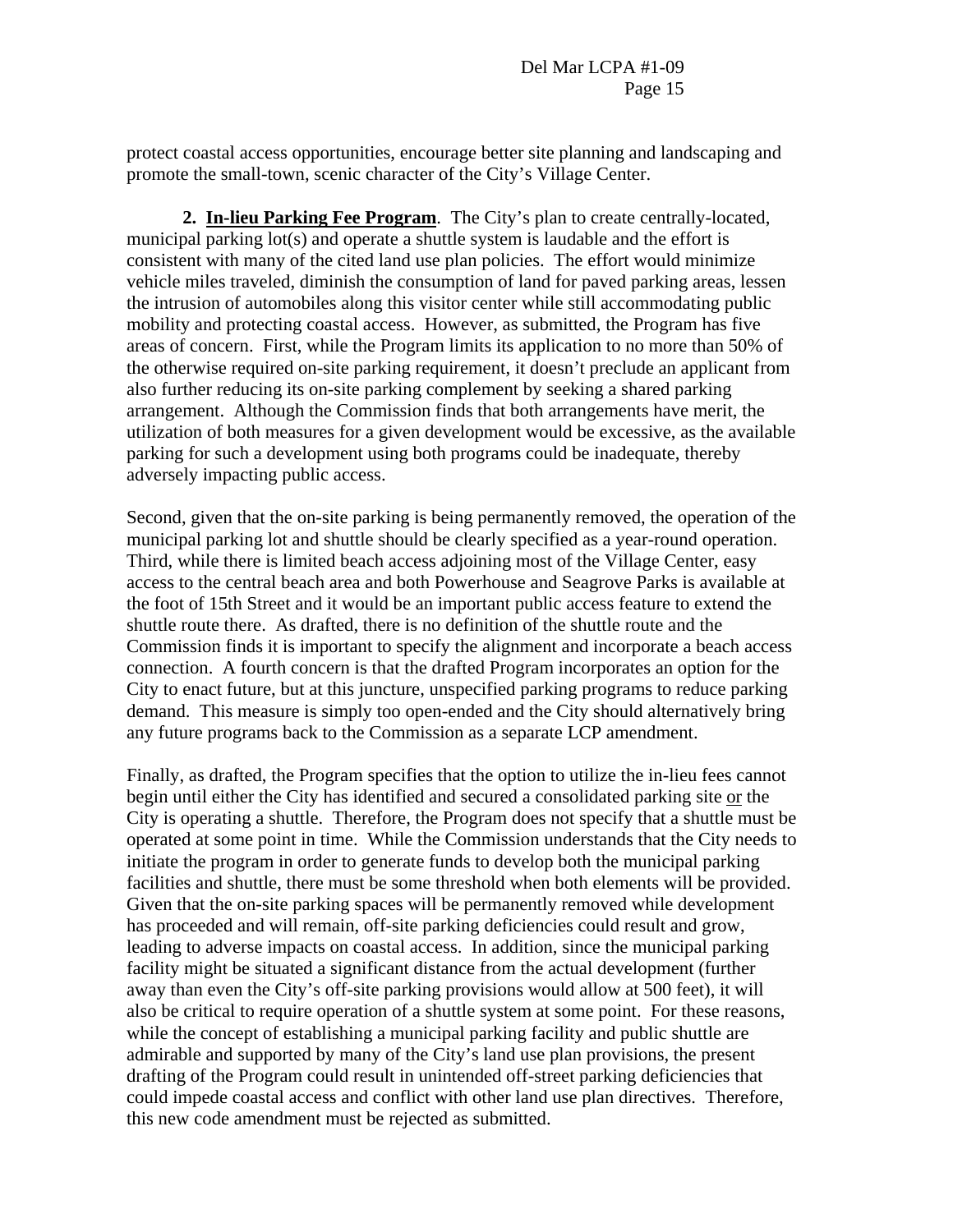## **PART VI. FINDINGS FOR APPROVAL OF THE DEL MAR LCP IMPLEMENTATION PLAN AMENDMENT, IF MODIFIED**

As noted above, the code amendments for Common Parking, Shared-Use Parking, Offsite Parking and Accessible Parking Regulations were found to conform with, and adequate to carry out, the certified land use plan policies as submitted. Those findings to approve them as submitted are incorporated herein.

The City's proposal to adopt an In-lieu Parking Fee Program, however, could not be approved as submitted. As noted in the findings for rejection above, there were several elements of the drafted program that needed clarification. First, the option to offset the provision of on-site parking through the payment of an in-lieu fee should not be combined with any shared parking arrangement that could further reduce the off-street parking. Second, the program failed to specify that any municipal parking lot and shuttle must be a year-round operation. Third, there was no specified beach access link in the proposed shuttle route alignment. Fourth, the program included an open-ended provision for the City to enact additional parking demand reduction programs in the future. Finally, there was no established commitment or threshold to actually operate a shuttle system at some point. Suggested modification #1 has been proposed to address each of these potential issues and with its adoption, the proposed In-lieu Parking Fee Program could be found consistent with the cited land use plan policies, as modified.

The most significant change in the suggested modification is the establishment of a threshold by when the City must be operating both the municipal parking facility and a companion shuttle or the Program must be discontinued or at least suspended. The identified threshold is the issuance of in-lieu fees for no more than 50 parking spaces. While the Commission understands there is a need to initiate the program and generate funds to develop both the municipal parking facility and shuttle service, there must be some point when these components are both instituted. Based on its analysis of other municipal parking programs, the City found in-lieu parking fees ranged from as low as \$1,000/space to \$50,000/space. The range in fees likely relates to the kind of proposed parking facility being contemplated for construction. Surface parking spaces currently cost about \$10/space while parking spaces in structures cost around \$20/space and subterranean parking stalls rise to \$45,000/space. Therefore, it is understandable that the City will need to initiate the program for some period to generate needed monies to develop the municipal lot and shuttle service. The City is considering use of the City Hall site, a school site and the Post Office property as possible locations for the consolidated parking lot.

The loss of 50 parking spaces, on a permanent basis, is the threshold at which such lost parking is expected to begin to materially deter coastal access opportunities. While there is limited beach access along much of the Village Center due to the bluffs and railroad corridor, visitors and residents alike do still enjoy the scenic vistas available from the blufftops and increased parking deficiencies along Camino del Mar would lead to congestion and diminished coastal access. Thus, as modified to require implementation of both the shuttle and off-site parking program at this point, the Commission can find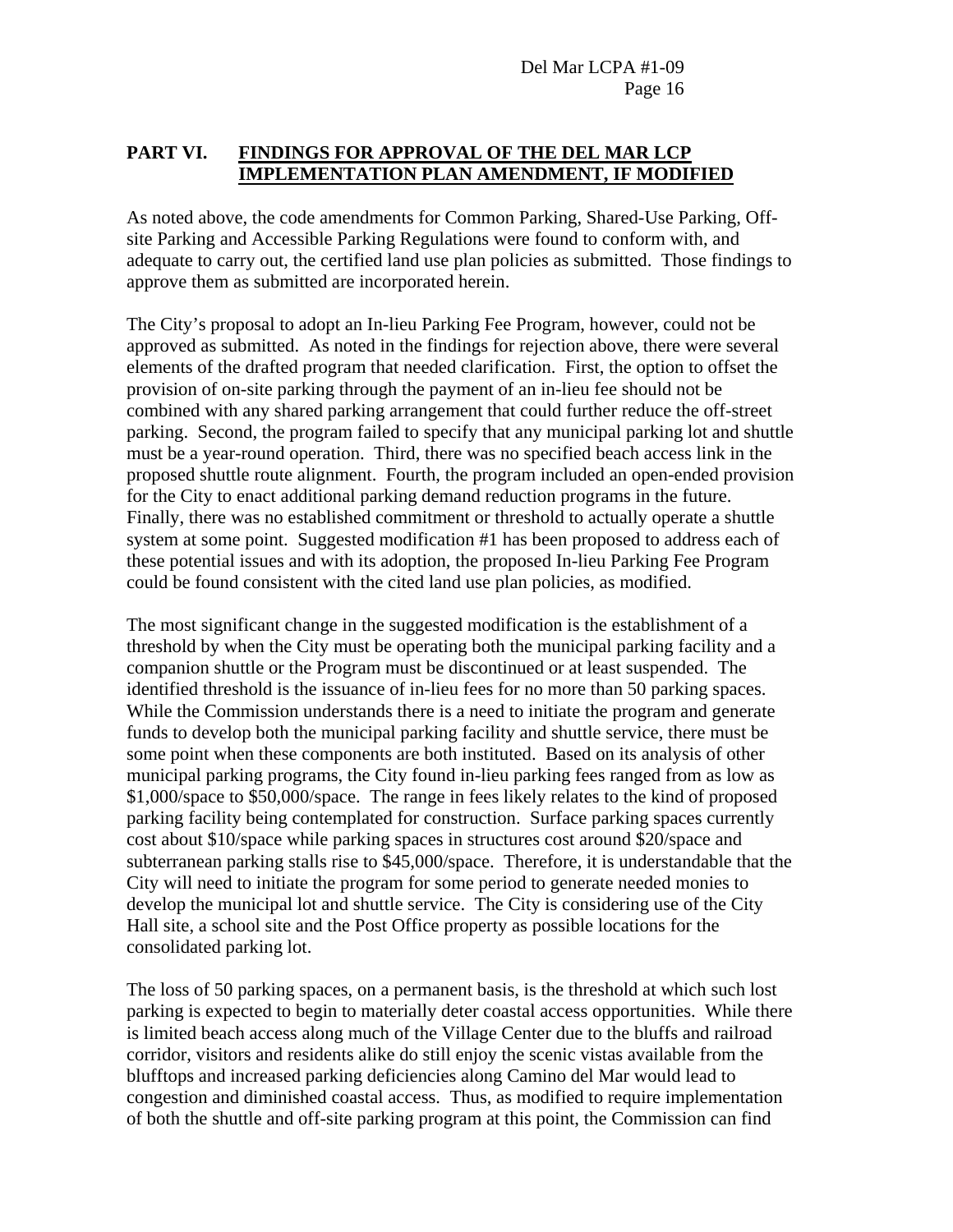the proposed use of in-lieu parking fees to support alternate transit opportunities and consolidated public parking facilities consistent with the certified land use plan.

## **PART VII. CONSISTENCY WITH THE CALIFORNIA ENVIRONMENTAL QUALITY ACT (CEQA)**

Section 21080.5 of the California Environmental Quality Act (CEQA) exempts local government from the requirement of preparing an environmental impact report (EIR) in connection with its local coastal program. The Commission's LCP review and approval program has been found by the Resources Agency to be functionally equivalent to the EIR process. Thus, under CEQA Section 21080.5, the Commission is relieved of the responsibility to prepare an EIR for each LCP.

Nevertheless, the Commission is required in an LCP submittal or, as in this case, an LCP amendment submittal, to find that the LCP, or LCP, as amended, does conform with CEQA provisions. In this particular case, the LCP amendment, with incorporation of the one suggested modification, will not have any significant adverse effects on the environment and there are no feasible alternatives or feasible mitigation measures available which would substantially lessen any significant adverse impact on the environment. The suggested modification will ensure that there will be no significant off-street parking deficiencies that could adversely impact coastal access or contribute to increased traffic congestion in this visitor destination area. In addition, by encouraging alternate transit opportunities, the City works to improve public mobility, reduce vehicle miles traveled and thus, in part, address climate change concerns. Therefore, the Commission finds the subject LCP land use and implementation plans, as amended, conform with CEQA provisions.

(G:\San Diego\Reports\LCPs\Del Mar\DMR-1-09 Parking Modifications stfrpt.doc)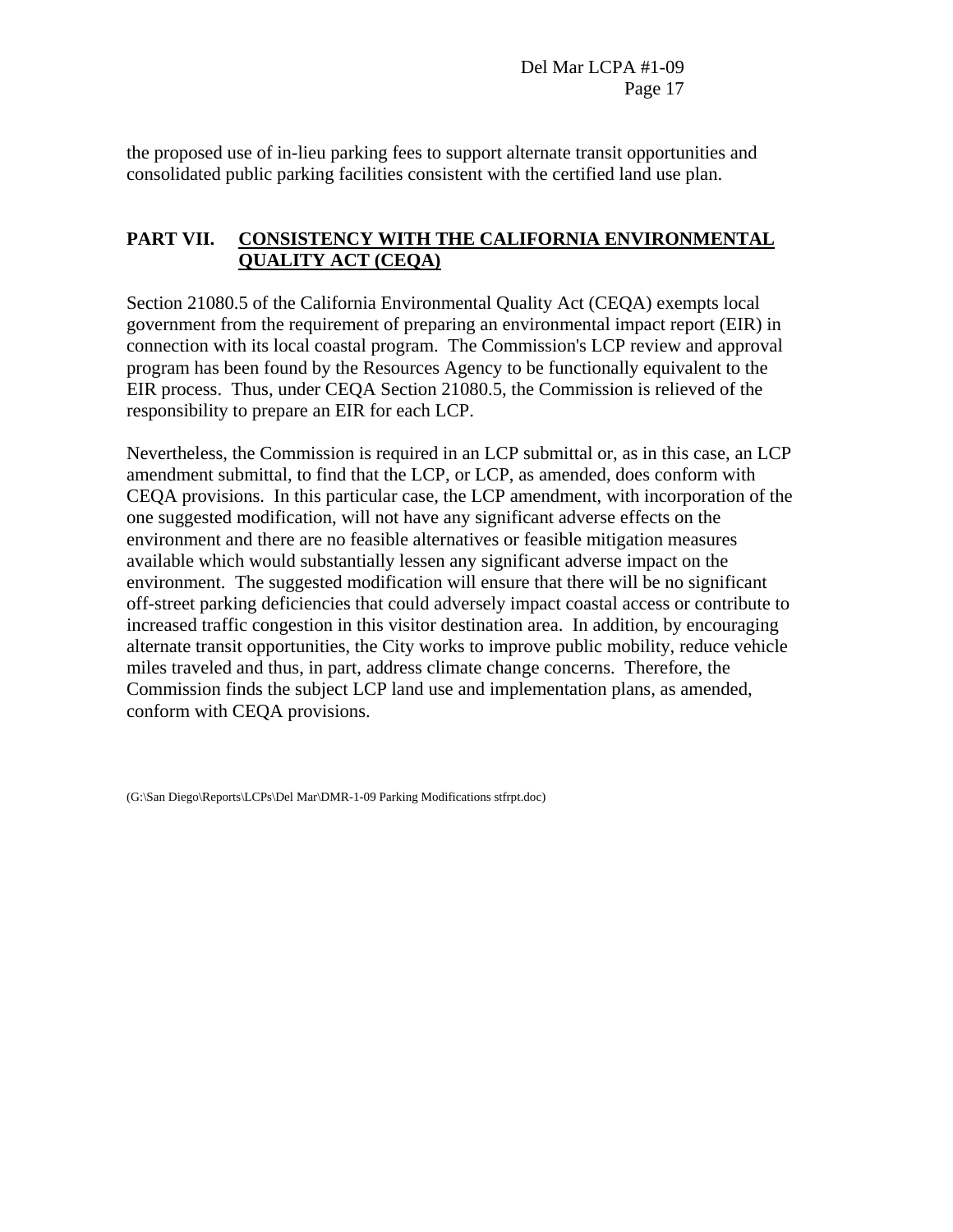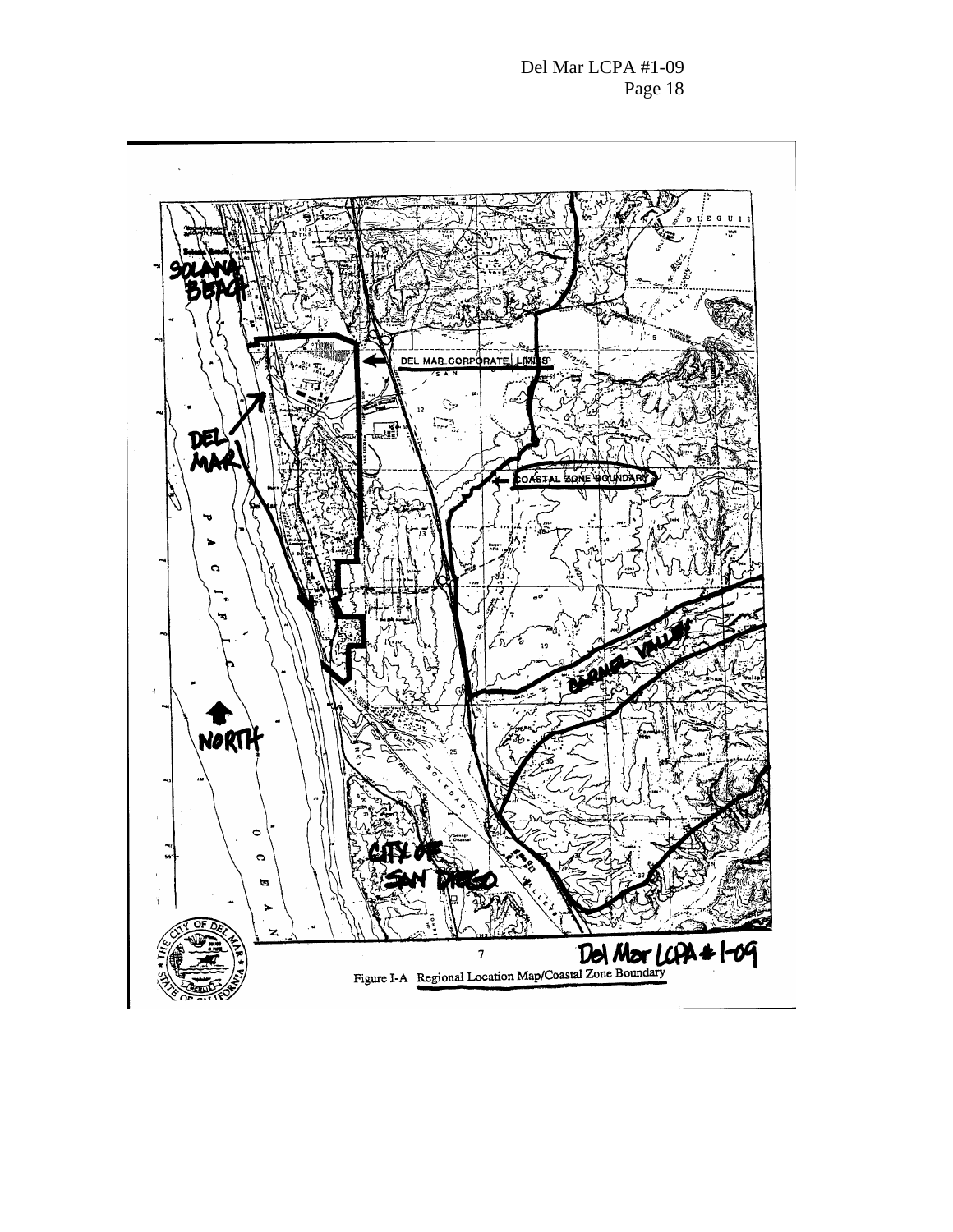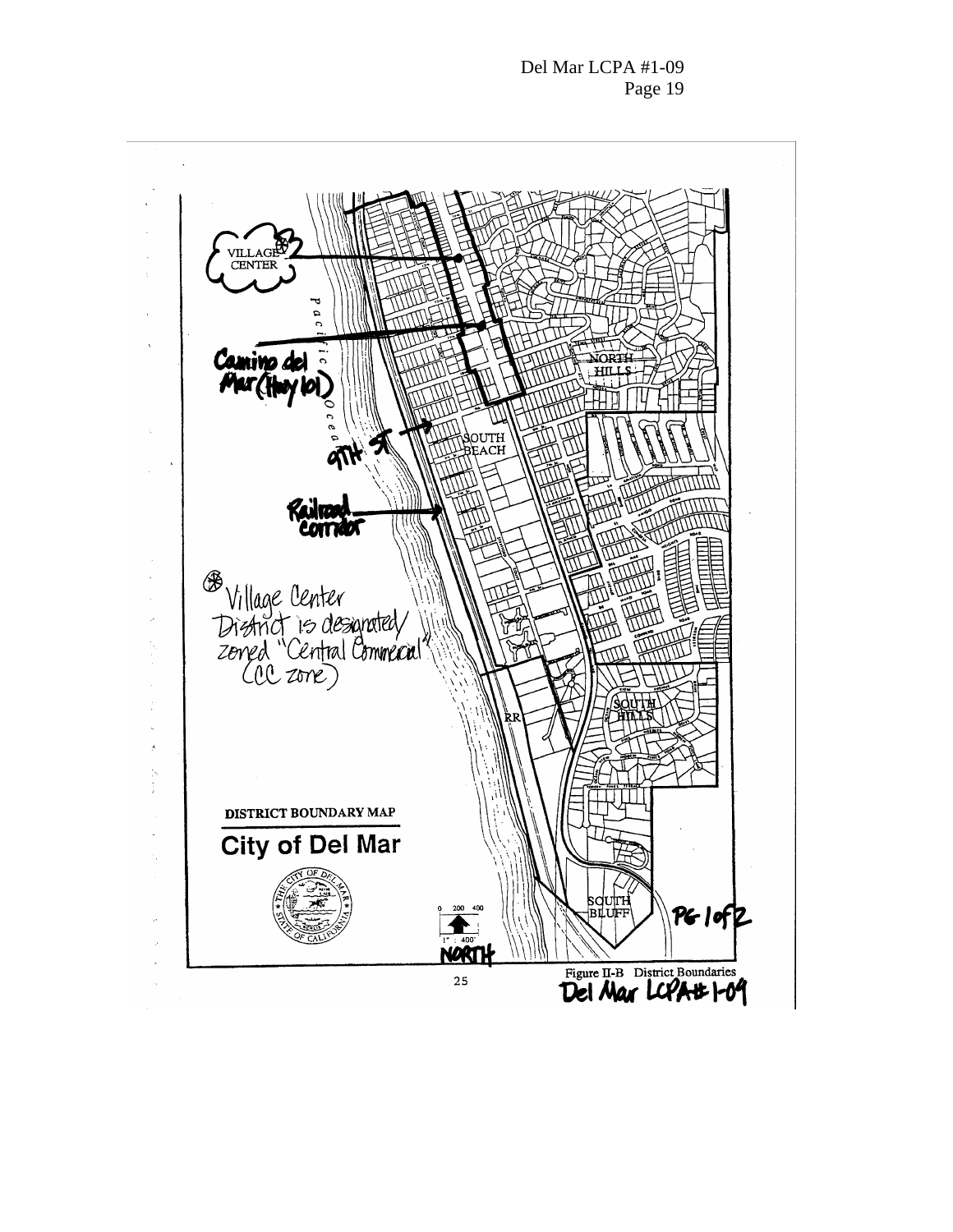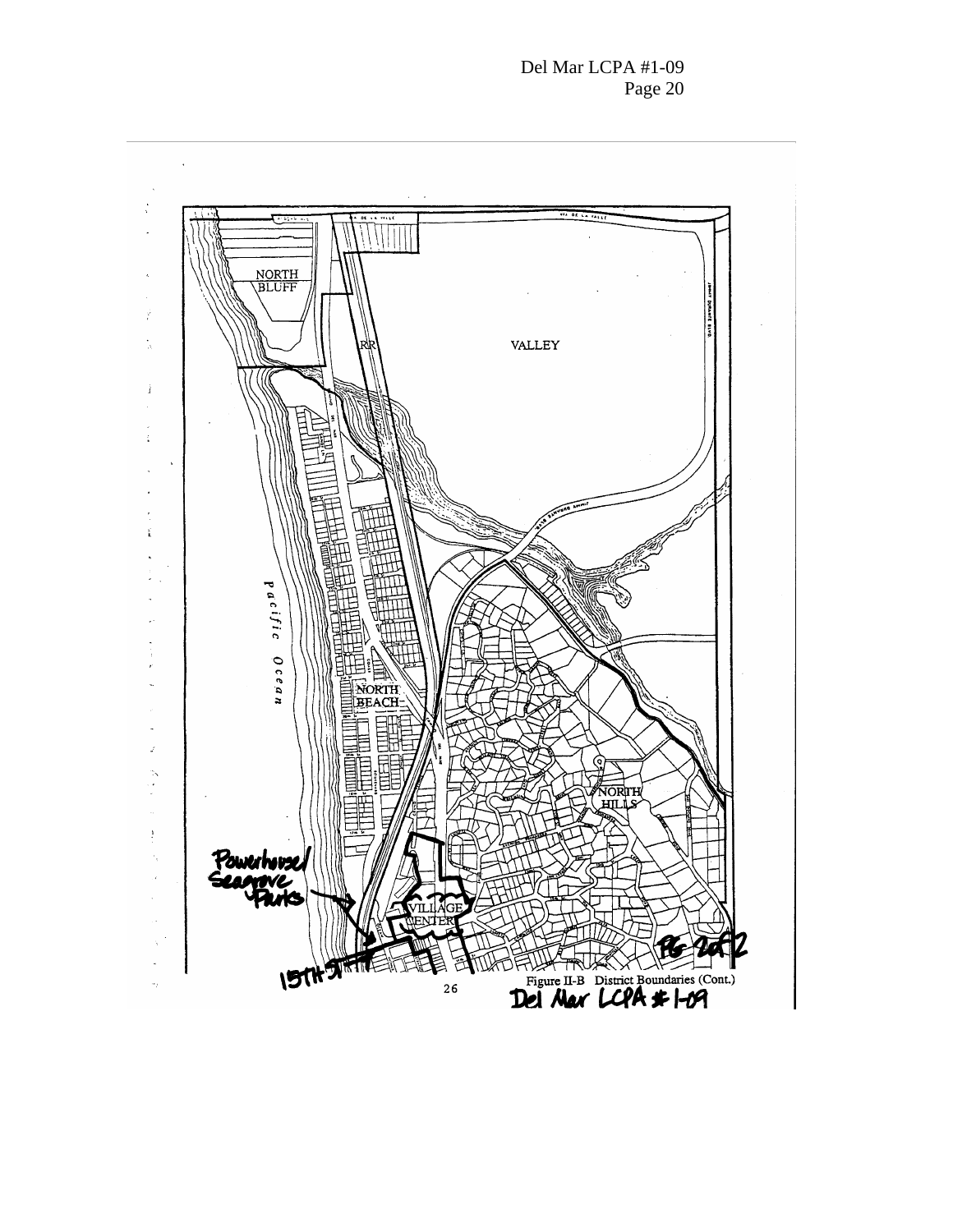#### RESOLUTION NO. 2008-86

A RESOLUTION OF THE CITY COUNCIL OF THE CITY OF DEL MAR, CALIFORNIA, APPROVING AN AMENDMENT TO THE CITY'S LOCAL COASTAL PROGRAM LAND USE PLAN **SEGMENTS ORDINANCE IMPLEMENTING AND** REGARDING PARKING REGULATIONS, SPECIFICALLY AMENDING SECTIONS 30.80.130, 30.80.140 AND 30.80.150 OF DEL MAR MUNICIPAL CODE AND LCP IMPLEMENTING ORDINANCE CHAPTER 30.80 (PARKING) AND AMENDING THE CORRESPONDING SECTION IV-30 OF THE LCP LAND USE PLAN REGARDING THE PROCESS AND STANDARDS OF REVIEW FOR PROPOSALS FOR COMMON, SHARED AND OFF-SITE PARKING [LCPA-07-01]

WHEREAS, the entirety of the corporate boundaries of the City of Del Mar are within the Coastal Zone, as determined under the California Coastal Act, California Public Resources Code, Division 20; and

WHEREAS, pursuant to Section 30500 et. seq. of Chapter 6 of Division 20 of the Public Resources Code, local jurisdictions are encouraged to prepare and submit Local Coastal Programs (LCPs) for the purpose of local implementation of the California Coastal Act; and

WHEREAS, pursuant to Chapter 6, Division 20 of the Public Resources Code and Chapter 8, Division 5.5 of Title 14 of the California Code of Regulations, the City of Del Mar prepared a Del Mar Local Coastal Program, consisting of a Land Use Plan and Implementing Ordinances, with the Land Use Plan integrated within the Del Mar Community (General) Plan;

WHEREAS, the Land Use Plan and Implementing Ordinance segments of the LCP have each been certified by the California Coastal Commission;

WHEREAS, the Local Coastal Program Land Use Plan and Implementing Ordinance segments each include regulations for the provision of off-street parking for new and redevelopment projects;

WHEREAS, pursuant to Chapter 6, Division 20 of the Public Resources Code and Chapter 8, Division 5.5 of Title 14 of the California Code of Regulations, the City of Del Mar has prepared amendments to Section IV-30 of the Land Use Plan segment and Chapter 30.80 of the Implementing Ordinance segment of the LCP to modify portions of the off-street parking regulations;

WHEREAS, public notice and distribution of the draft amendments to the Local Coastal Program Implementing Ordinances and Land Use Plan were provided with a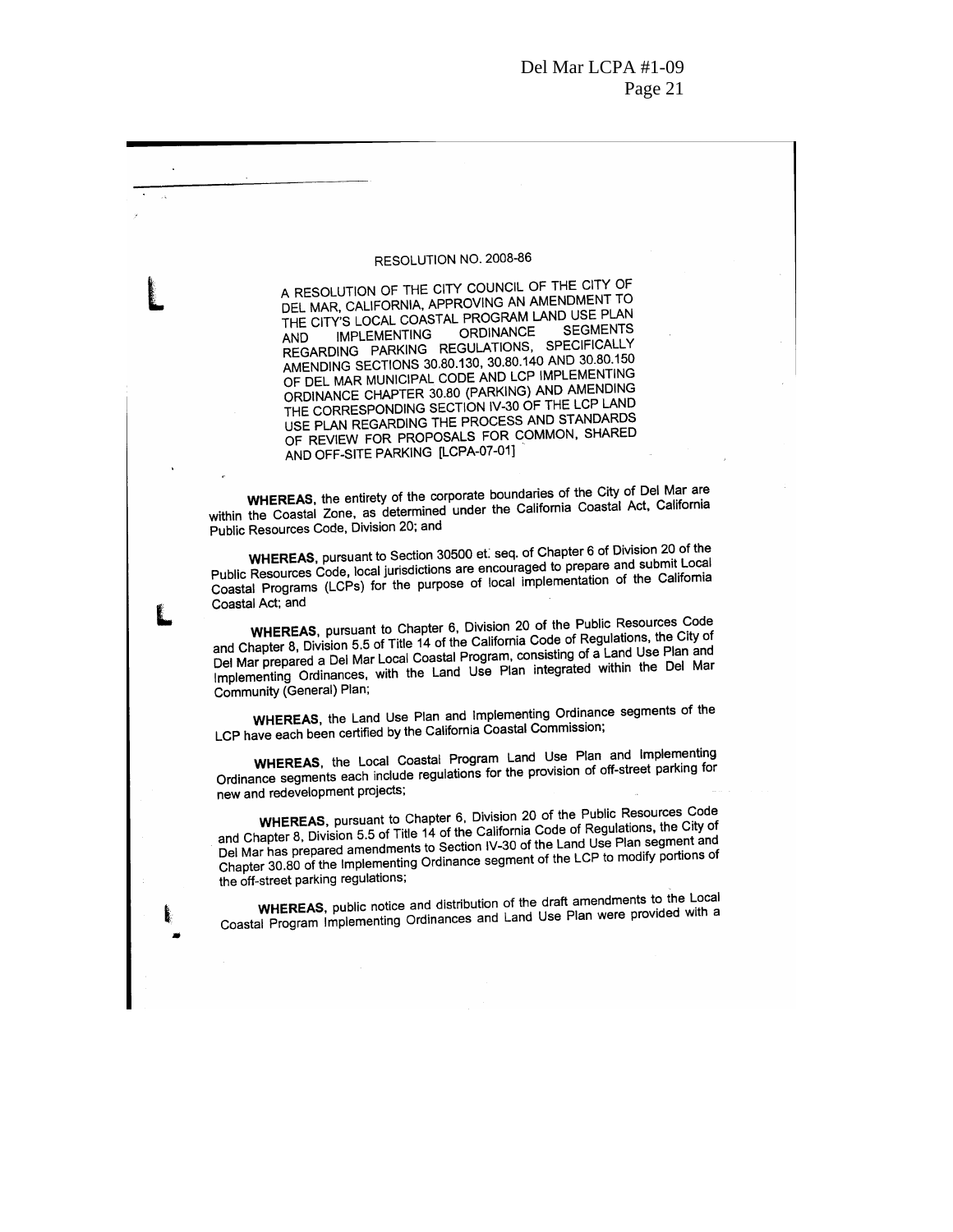$\overline{a}$ Resolution 2008-86 Page 3 PASSED AND ADOPTED this 17<sup>th</sup> day of November 2008. <u>Oail</u> / Lu<br>DAVID DRUKER, Mayor, **ATTEST AND CERTIFICATION** STATE OF CALIFORNIA COUNTY OF SAN DIEGO CITY OF DEL MAR I, Mercedes Martin, City Clerk of the City of Del Mar, California DO HEREBY<br>CERTIFY, that the foregoing is a true and correct copy of Resolution 2008-86, adopted<br>by the City Council of the City of Del Mar, California, at a l, day of November 2008, by the following vote: Councilmembers Abarbanel, Earnest, Hilliard, Deputy Mayor AYES: Crawford; Mayor Druker **NOES:** None ABSENT: None ABSTAIN: None <u>nsced</u> 'n Mercedes Martin, City Clerk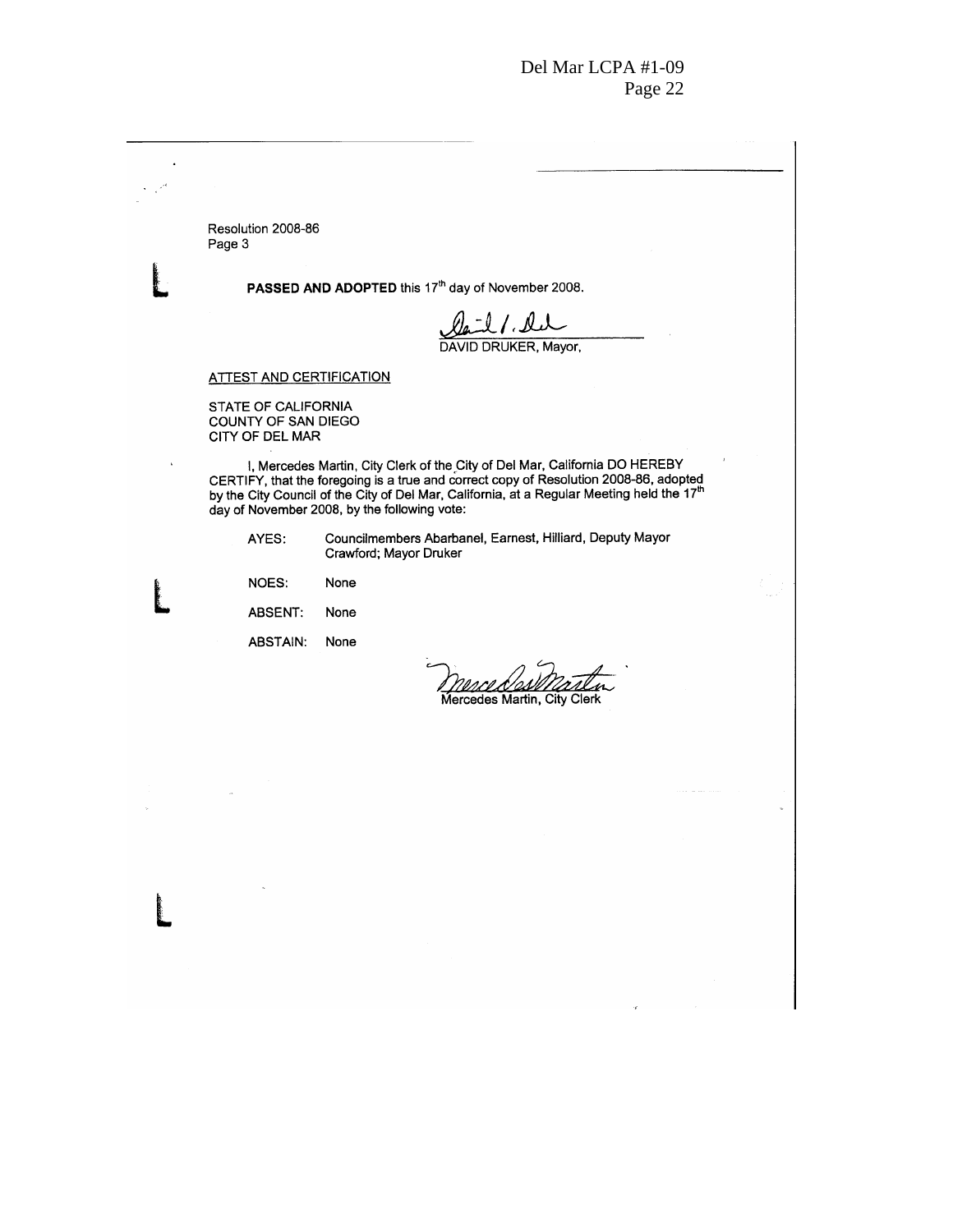# Exhibit "A" to City Council Resolution 2008-  $\mathscr{D}\varphi$ Amendment to the City of Del Mar Local Coastal Program Land Use Plan Application LCPA-07-01, Common, Shared and Off-site Parking MODIFIED POLICY SEGMENT, Policy IV-30, page #84, last three paragraphs to read: A shared use reduction in the number of required off-street parking spaces shall be allowed if it is demonstrated that there will be no overlap in the principal operating hours of the buildings or uses for which the Shared Use Parking spaces are proposed. For purposes of this Section, the term "no substantial overlap" shall mean that, on a daily basis, there will be at least one hour between the time of closing of one use or activity and the opening of the other use or activity for which shared parking is proposed. The requirement for this separation of an hour of use enumerated herein shall not apply to normal support services such as cleaning and maintenance operations. Said reduction shall be allowed for a maximum of 66% of the total required off-street parking spaces for a project. Where a shared use parking reduction is allowed pursuant to this section, the hours of operation that are proposed, and on which the shared use reduction is allowed, shall be enforced through the recordation of a deed restriction for all properties comprising the project site Amendments to the City of Del Mar Local Coastal Program Implementing Ordinances **Application LCPA-07-01** MODIFIED SECTION: 30.80.130 Common Parking. The off-street parking spaces required for two (2) or more uses located on the same site may be provided in common or combined parking space areas in-lieu of

providing separate parking space areas for the parking spaces corresponding to each use. The use of common parking space areas shall not modify the parking requirements applicable to the useson the property, which shall remain the sum of the required spaces of all uses computed separately, unless otherwise authorized pursuant to a Shared Parking Permit, as regulated by this Chapter.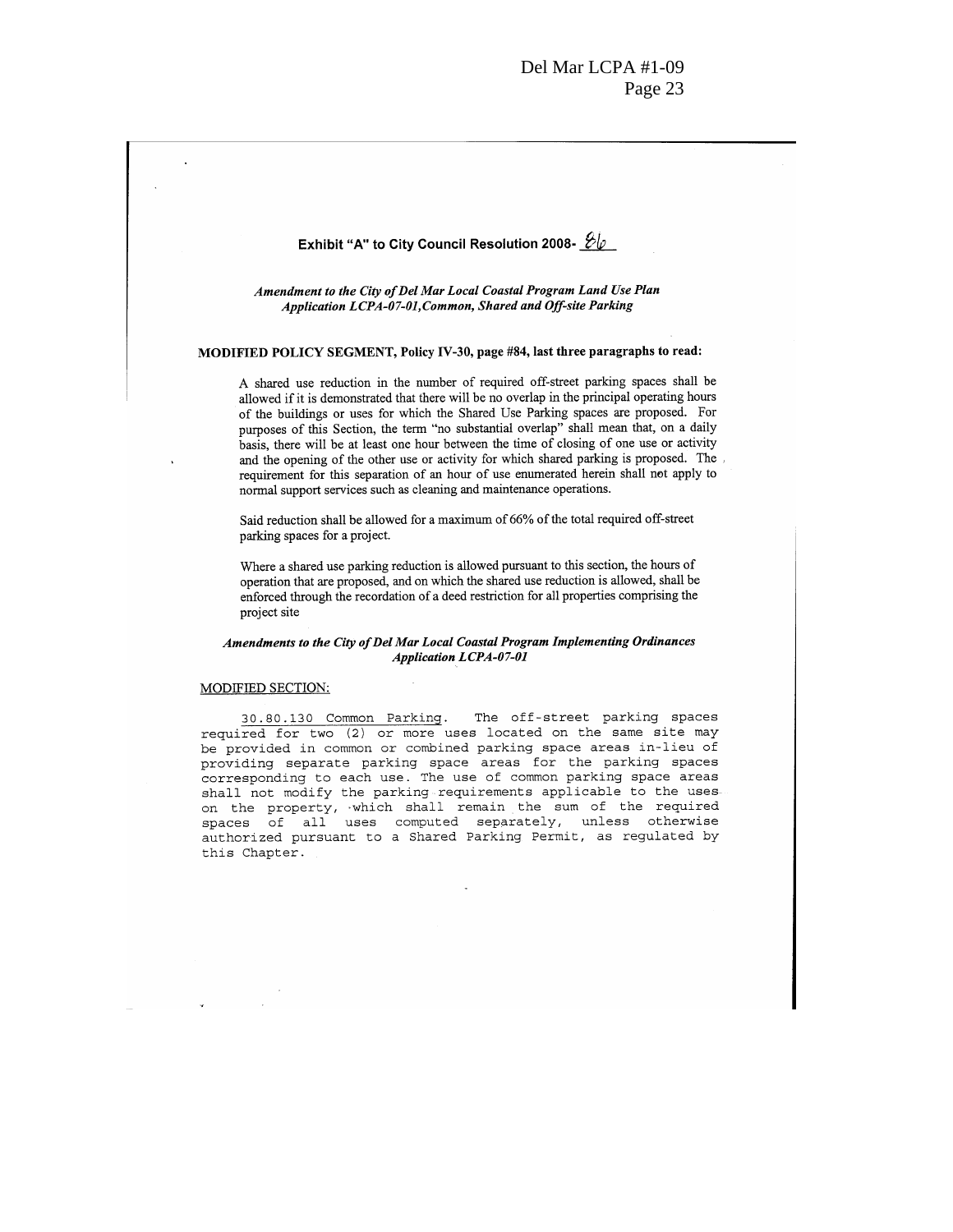#### MODIFIED CODE SECTION:

30.80.140 Shared-Use Parking Permit. Where two (2) or more non-residential uses will be operated in a manner where there will be no substantial overlap in the hours of operation of the uses, a portion of the off-street parking spaces required and provided for one or more of the uses (s) may be provided as Shared Use Parking spaces.

A. Shared Use Parking shall be subject to the receipt of a Shared Use Parking Permit from the Planning Commission. In reviewing an application for a Shared Use Parking Permit, the Planning Commission shall apply the following standards and : requirements:

> 1. The applicants shall demonstrate that there will be no substantial overlap in the principal operating hours of the buildings or uses for which the Shared Use Parking spaces are proposed. For purposes of this Section, the term "no<br>substantial overlap" shall mean that, on a daily basis, there will be at least one hour between the time of closing of one use or activity and the opening of the other use or activity for which shared parking is proposed. The requirement for this separation of an hour of use enumerated herein shall not apply to normal support services such as cleaning and maintenance operations.

> 2. Not more than 66% of the off-street parking spaces required by this Chapter for a use or activity may be satisfied through the use of a Shared Use Parking Permit.

> 3. Parking spaces to be used for Shared Use Parking shall be unencumbered for any uses or activities other than those for which the Shared Use Parking Permit is proposed.

4. All Shared Use Parking spaces shall meet the location, design and layout requirement's for off-street parking spaces specified in this Chapter.

B. Any proposal for Shared Use Parking which is to be located off-site, shall be also subject to the receipt of an Off-site Parking Permit, as regulated by this Chapter.

C. A Shared Use Parking Permit, approved pursuant to the provisions of this Chapter, shall be subject to the recordation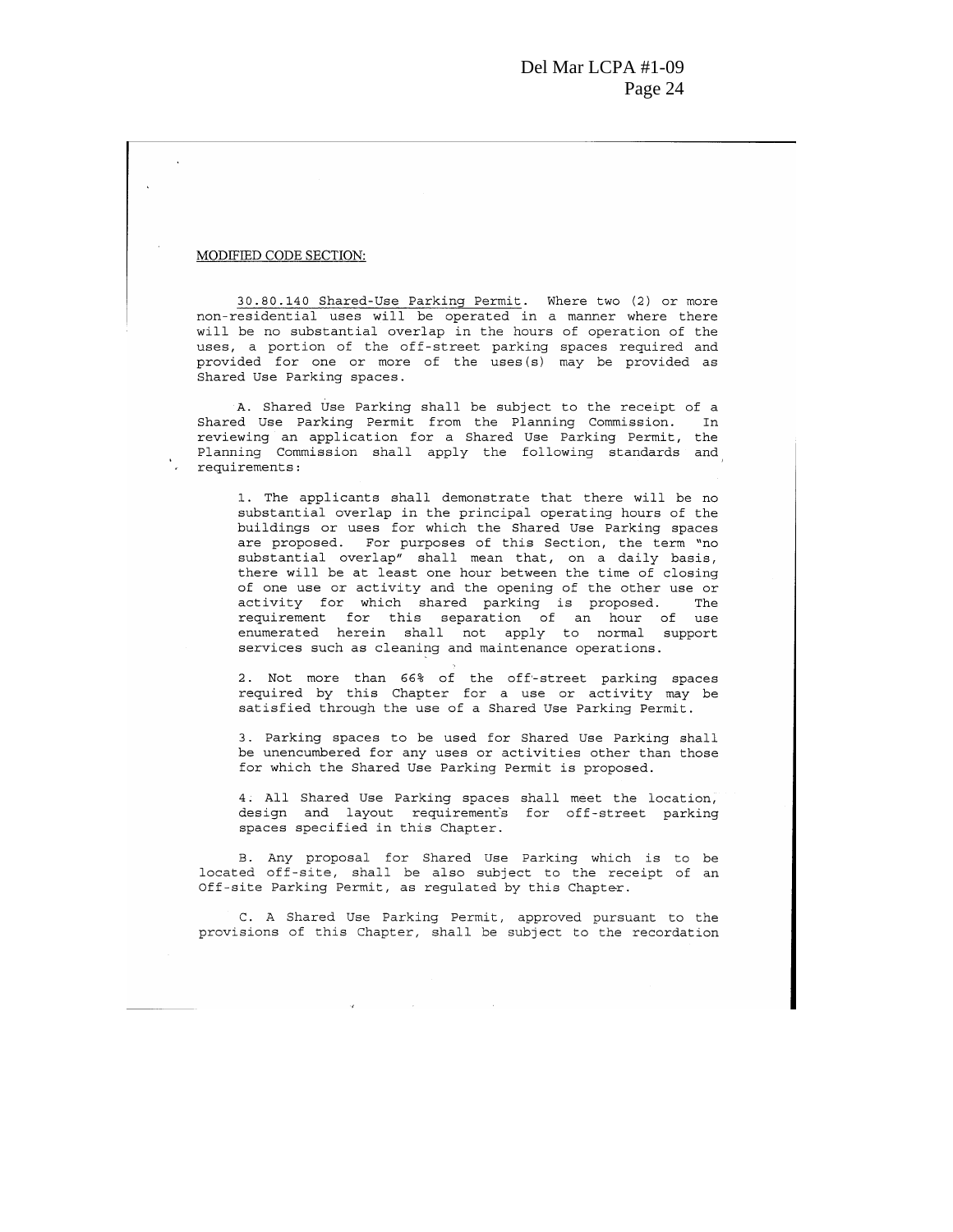of a covenant against the deed for the property on which the Shared Use Parking spaces are located. The purpose of the covenant shall be to memorialize the terms and conditions of the Shared Use Parking Permit and to inform subsequent property owners and business operators of the restrictions on use and parking which apply to the site. The recorded covenant shall specify the operating hours, as conditioned, of the businesses for which a Shared Use Parking Permit has been approved.

#### MODIFIED CODE SECTION:

Off-site Parking, 30.80.150 Off-site Parking Permit. wherein the required parking for a use or activity is provided on a separate site than the location of the use or activity itself, shall be allowed, as provided in this section. An application for an Off-site Parking Permit may be submitted for any use allowed within a zone, except that Off-site Parking may not be used to satisfy the parking requirements of residential, uses. Such Off-site Parking Permit is subject to approval by the City Council and shall be subject to the following requirements:

A. The proposed location of all required parking is within a 500-foot walking distance measured from the nearest point of the parking facility to the nearest point of the building that such parking is required to serve.

B. The proposed location of Off-site Parking is in the Central Commercial, Professional Commercial, North Commercial Visitor Commercial or Beach Commercial Zones. [RC-Zone not allowed]

C. The property on which the Off-site Parking is to be located and the property containing the use for which Off-site Parking is to be provided satisfies one of the following requirements: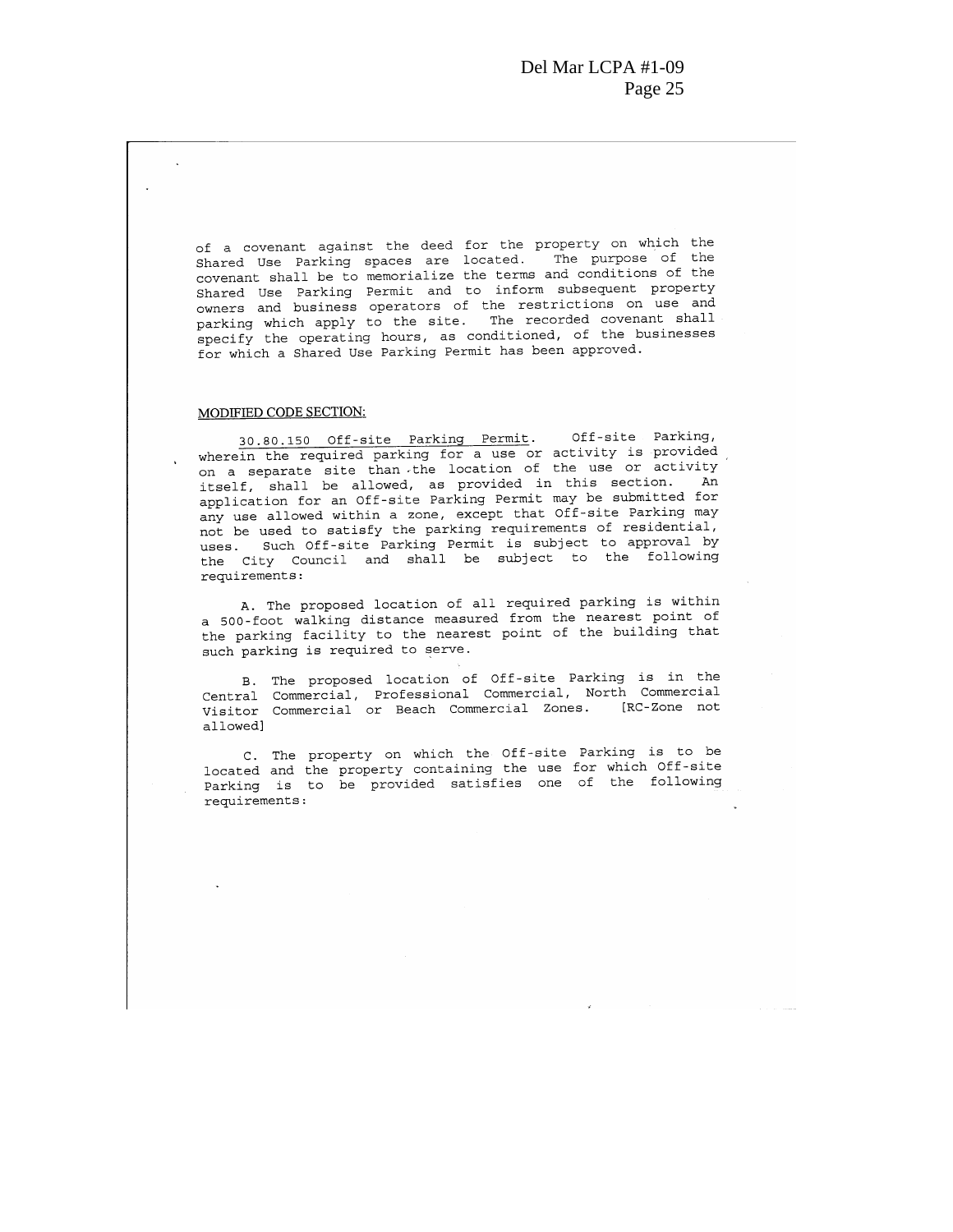1. The property shall be owned by the same owner(s) of the lot or parcels containing the building or uses to be served by the Off-site Parking spaces or an agreement shall be recorded with the County of San Diego Recorder's office to create an inseparable part of the lot or parcels containing such buildings or uses; or

2. The property shall be held in a minimum 15-year lease by the same owner(s) of the lot or parcels containing the building to be served by the off-street parking or uses or by the owner of the business to be served by the off-street parking. Said minimum 15-year lease shall remain in effect as long as the parking facilities are required and the owner or owners of the lot or parcels containing said parking records an agreement with the County Recorder's office as a covenant running with the land for the benefit of the City, guaranteeing that such owner(s) and their heirs, assigns, or successors in interest, will continue to maintain said parking facilities for the use necessitating the Off-site Parking Permit for as long as the building or use that the Off-site Parking spaces are intended to serve is retained.

D. The property containing the building for which the Offsite Parking is to be provided shall be subject to the recordation of a covenant identifying the location of the Offsite Parking and the associated lease agreements which facilitate the continued use of the Off-site Parking.

E. The property for which Off-site Parking is provided and the property on which the Off-site Parking is located shall each include signage notifying the public of the location of the use and of the Off-site Parking respectively.

F. The Notice required in this section shall be provided as follows:

A sign one square foot in size shall be conspicuously  $1.$ posted at the site of the use for which Off-site Parking stating that Off-site parking spaces area available for use by patrons and employees of the use and identifying the location of the Off-site parking spaces; and

A sign one square foot in area shall be posted at each  $2.$ of the Off-site parking spaces stating that they are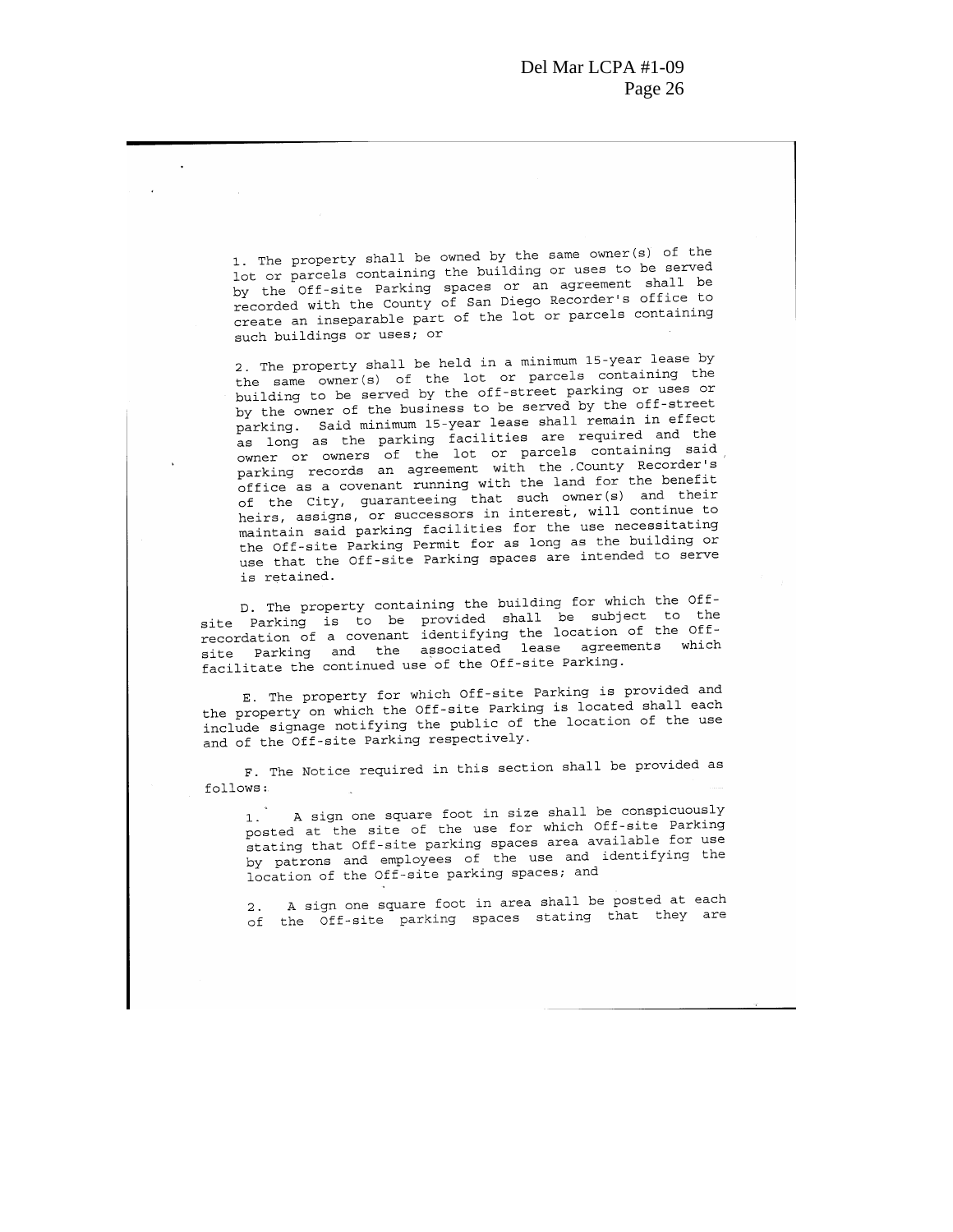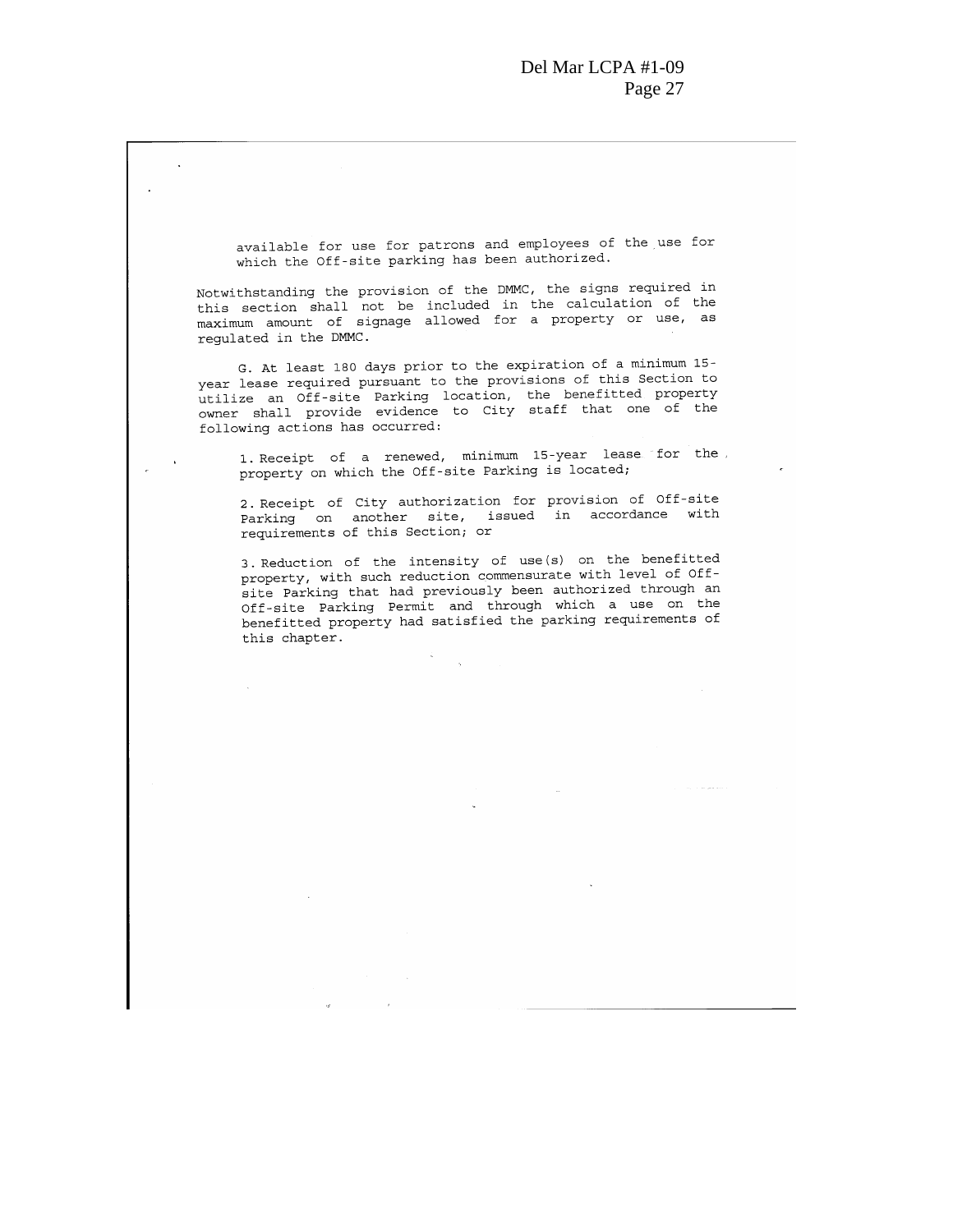#### RESOLUTION NO. 2008-77

A RESOLUTION OF THE CITY COUNCIL OF THE CITY OF DEL MAR, CALIFORNIA, APPROVING AN AMENDMENT TO THE CITY'S LOCAL COASTAL PROGRAM IMPLEMENTING ORDINANCE SEGMENTS REGARDING PARKING REGULATIONS, SPECIFICALLY MODIFYING CHAPTER 30.80 OF THE IMPLEMENTING ORDINANCES TO CREATE A NEW SECTION, 30.80.085, REGARDING ACCESSIBLE PARKING SPACES, AND MODIFYING CHAPTER 30.80 OF THE IMPLEMENTING ORDINANCES TO CREATE A NEW SECTION, 30.80.170, ESTABLISHING AN IN-LIEU PARKING PROGRAM; AND AUTHORIZING SUBMITTAL OF THE PROPOSED LCP AMENDMENTS TO THE CALIFORNIA COASTAL COMMISSION FOR CERTIFICATION.

WHEREAS, the entirety of the corporate boundaries of the City of Del Mar are within the Coastal Zone, as determined under the California Coastal Act, California Public Resources Code, Division 20; and

WHEREAS, pursuant to Section 30500 et. seq. of Chapter 6 of Division 20 of the Public Resources Code, local jurisdictions are encouraged to prepare and submit Local Coastal Programs (LCPs) for the purpose of local implementation of the California Coastal Act; and

WHEREAS, pursuant to Chapter 6, Division 20 of the Public Resources Code and Chapter 8, Division 5.5 of Title 14 of the California Code of Regulations, the City of Del Mar prepared a Del Mar Local Coastal Program, consisting of a Land Use Plan and Implementing Ordinances, with the Land Use Plan integrated within the Del Mar Community (General) Plan;

**WHEREAS.** the Land Use Plan and Implementing Ordinance segments of the LCP have each been certified by the California Coastal Commission;

WHEREAS, the Local Coastal Program Land Use Plan and Implementing Ordinance segments each include regulations for the provision of off-street parking for new and redevelopment projects;

WHEREAS, pursuant to Chapter 6, Division 20 of the Public Resources Code and Chapter 8, Division 5.5 of Title 14 of the California Code of Regulations, the City of Del Mar has prepared amendments to Section IV-30 of the Land Use Plan segment and Chapter 30.80 of the Implementing Ordinance segment of the LCP to modify portions of the off-street parking regulations;

WHEREAS, public notice and distribution of the draft amendments to the Local Coastal Program Implementing Ordinances and Land Use Plan were provided with a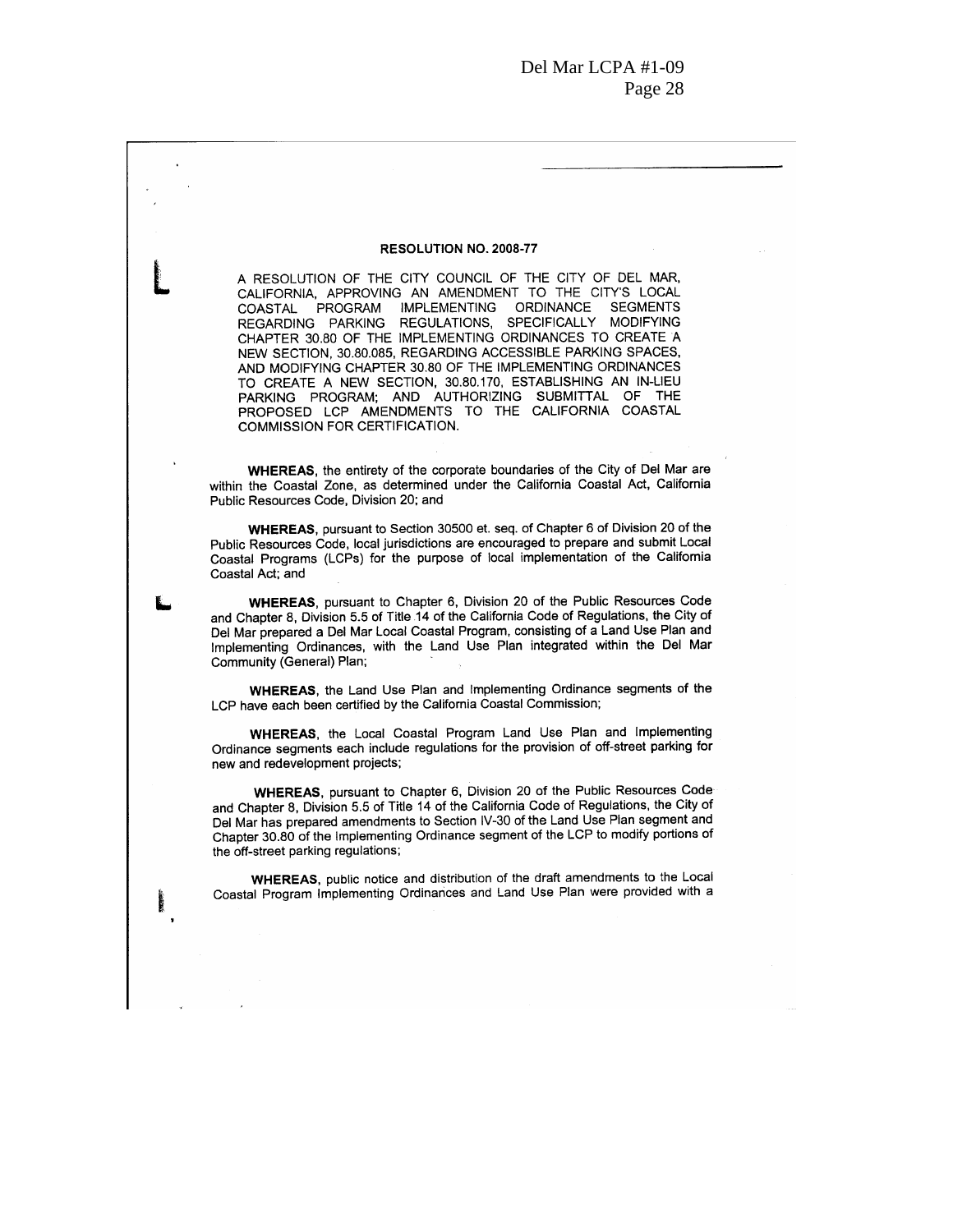Resolution 2008-77 Page 3

PASSED AND ADOPTED this 6<sup>th</sup> day of October 2008.

-11

DAVID DRUKER, Mayor, City of Del Mar, California

#### **ATTEST AND CERTIFICATION**

STATE OF CALIFORNIA<br>COUNTY OF SAN DIEGO CITY OF DEL MAR

I, Mercedes Martin, City Clerk of the City of Del Mar, California DO HEREBY CERTIFY, that the foregoing is a true and correct copy of Resolution 2008-77, adopted by the City Council of the City of Del Mar, California, at a Regular Meeting held the 6<sup>th</sup> day of October 2008, by the following vote:

AYES:

 $\ddot{\phantom{1}}$ 

Councilmembers Abarbanel, Earnest, Hilliard, Deputy Mayor Crawford; Mayor Druker

NOES: None **ABSENT:** None **ABSTAIN:** None

nence.

Mercedes Martin, City Clerk City of Del Mar, California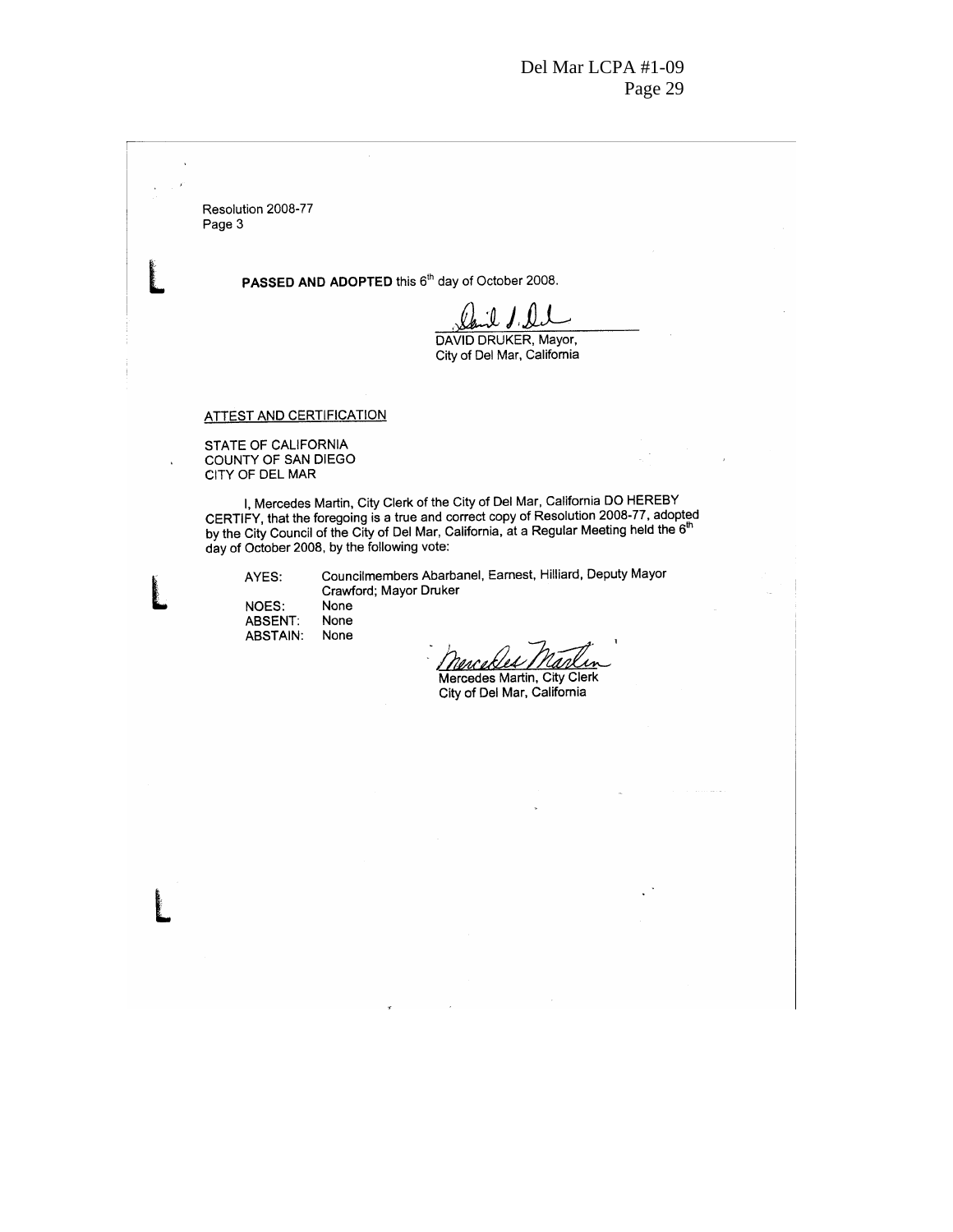#### Exhibit "A" to City Council Resolution 2008-

Amendments to the City of Del Mar Local Coastal Program Implementing Ordinances **Application LCPA-07-01** 

#### NEW CODE SECTION:

30.80.085 Reduction of Off-Street Parking Requirement to Comply with Accessible Parking Regulations.

A. When required to meet the requirements of California Title 24 or the Americans with Disabilities Act (ADA), requirements for provision of accessible off-street parking spaces and paths of travel thereto, the total number of parking spaces in place and provided for an existing use may be reduced upon a showing that the reduction in the number of spaces will be the minimum necessary to achieve compliance with the accessible parking regulations referenced in this section.

B. This section shall not be construed or applied so as to authorize a reduction of the off-street parking requirements to be provided in proposals for new development (s).

C. The reduction in the number of required parking spaces shall be subject to the receipt of all required permits.

#### **NEW CODE SECTION:**

#### 30.80.170 In-lieu Parking Fee Program

. A. For projects located within the Central Commercial Zone, the provision of the off-street parking spaces otherwise required pursuant to this Chapter may instead be [partially] satisfied through the payment of an In-lieu Parking Fee in accordance with the following:

1. Authorization for use of an In-lieu Parking Fee(s) to satisfy off-street parking requirements shall be subject to the review and approval of the Director of Planning and Community Development, with such approval based on compliance with the provisions of this Chapter.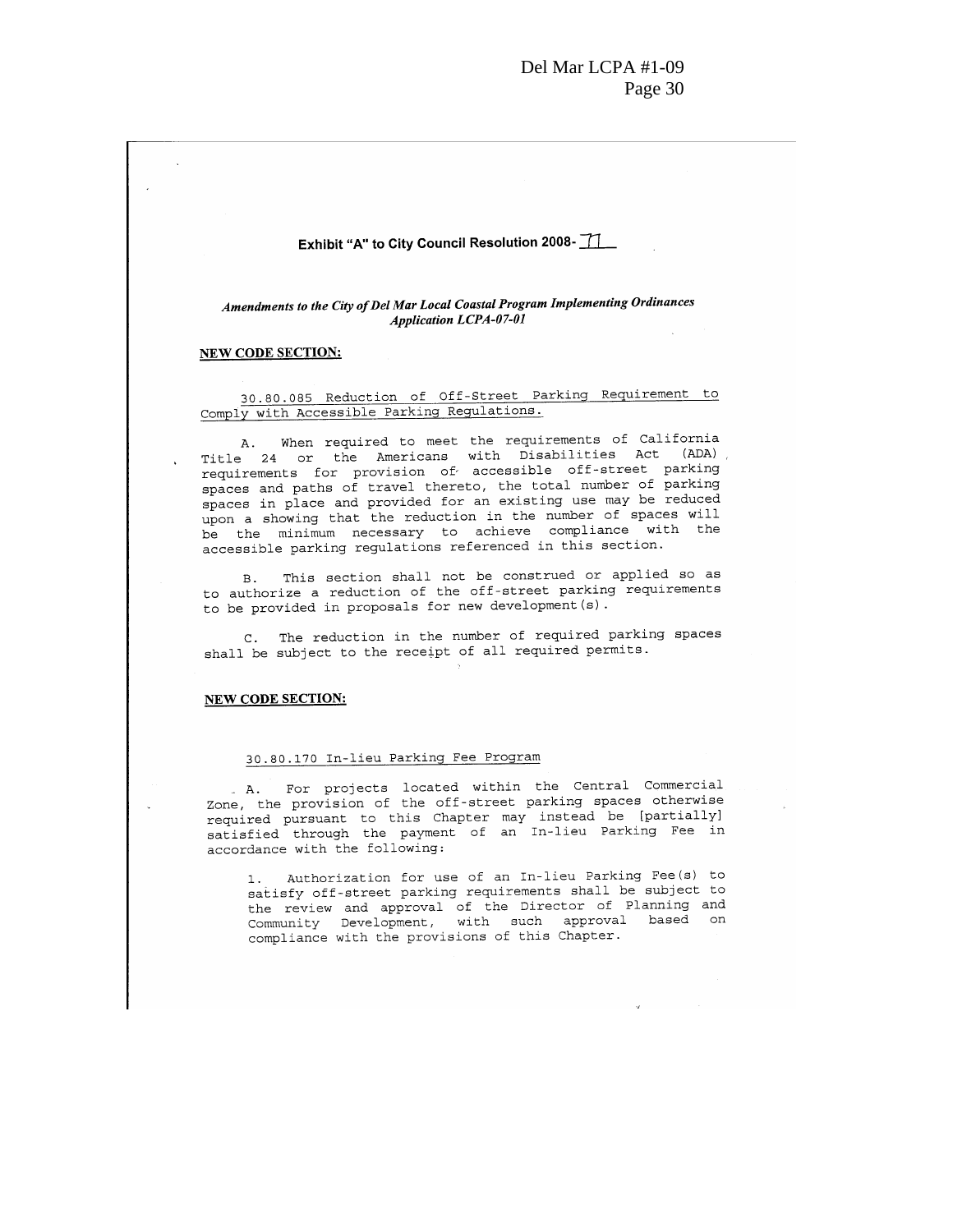2. The payment of an In-lieu fee shall be made on a onefor-one basis with a fee paid for each required parking space to be satisfied through the In-lieu Fee program.

The amount of the In-lieu Parking Program Fee shall be  $3<sup>1</sup>$ set by resolution of the City Council and may be amended from time to time by resolution of the City Council.

4. No more than 50% of the off-street parking spaces otherwise required for a project may be satisfied through use of the In-lieu Parking Fee Program.

B. The In-lieu Parking fee funds collected by the City shall be deposited in a designated fund and shall be expended by the City exclusively for:

The acquisition, development, operation or maintenance  $1.$ of off-street parking spaces available for use by the general public;

The development and operation of a shuttle system to  $2.$ transport the public to and from off-street parking spaces available for use by the general public; or

The implementation of one or more programs identified,  $3.$ by the separate resolution of the City Council, as being appropriate and effective for reducing the demand for offstreet parking in the Village Center District.

The payment of In-lieu Parking Fees to satisfy the  $\mathsf{C}$ . provisions of this Chapter shall occur prior to the issuance of any required Building Permits for the development for which the fees are required or prior to issuance of a Certificate of Occupancy for any activity for which the fees are required, whichever comes first.

D. In-lieu Parking Fees paid to satisfy the provision of this Chapter shall not be refundable.

The option for payment of In-lieu Parking Fees to Ε. satisfy the off-street parking requirements of this Chapter shall not be allowed to satisfy the off-street parking requirements for residential units or for hotel or motel uses.

The option, as provided in this Section, for payment  $F$ of In-lieu Parking Fees to satisfy the off-street parking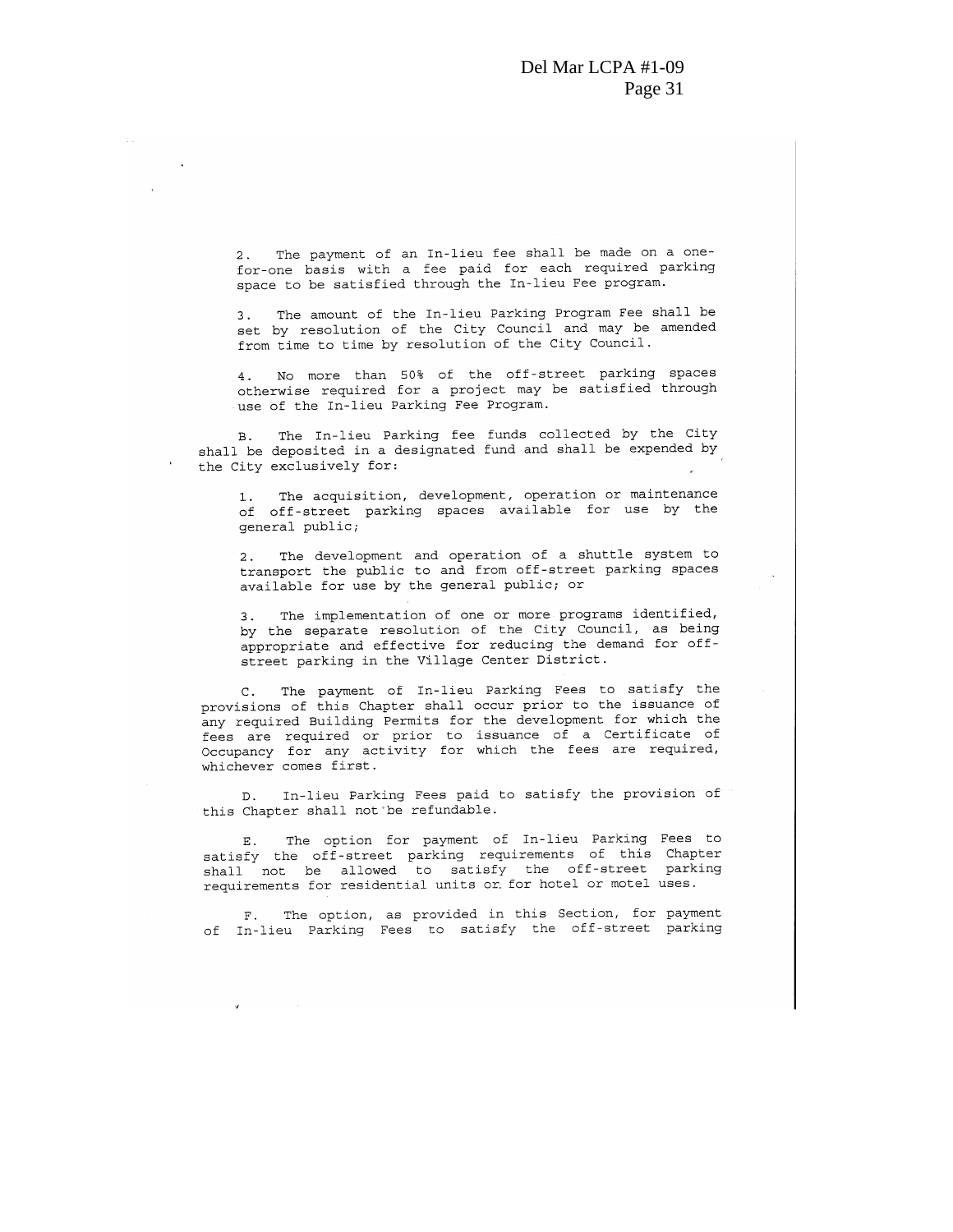requirements of a development shall not be applicable until one or more of the following has occurred:

 $\mathcal{L}$ 

÷.

1. The City has identified and secured a location for providing off-street parking spaces available for use by the general public; or

2. The City has implemented, or authorized, a shuttle system to transport the public to and from off-street parking spaces available for use by the general public

G. At such time as a Village Center District Specific<br>Plan is prepared and enacted in accordance with applicable law(s), the provisions of this section shall no longer be effective. For purposes of this Section, a Del Mar Village Center District Specific Plan shall mean a Specific Plan for the geographic area identified in the Del Mar Community Plan as the Village Center District.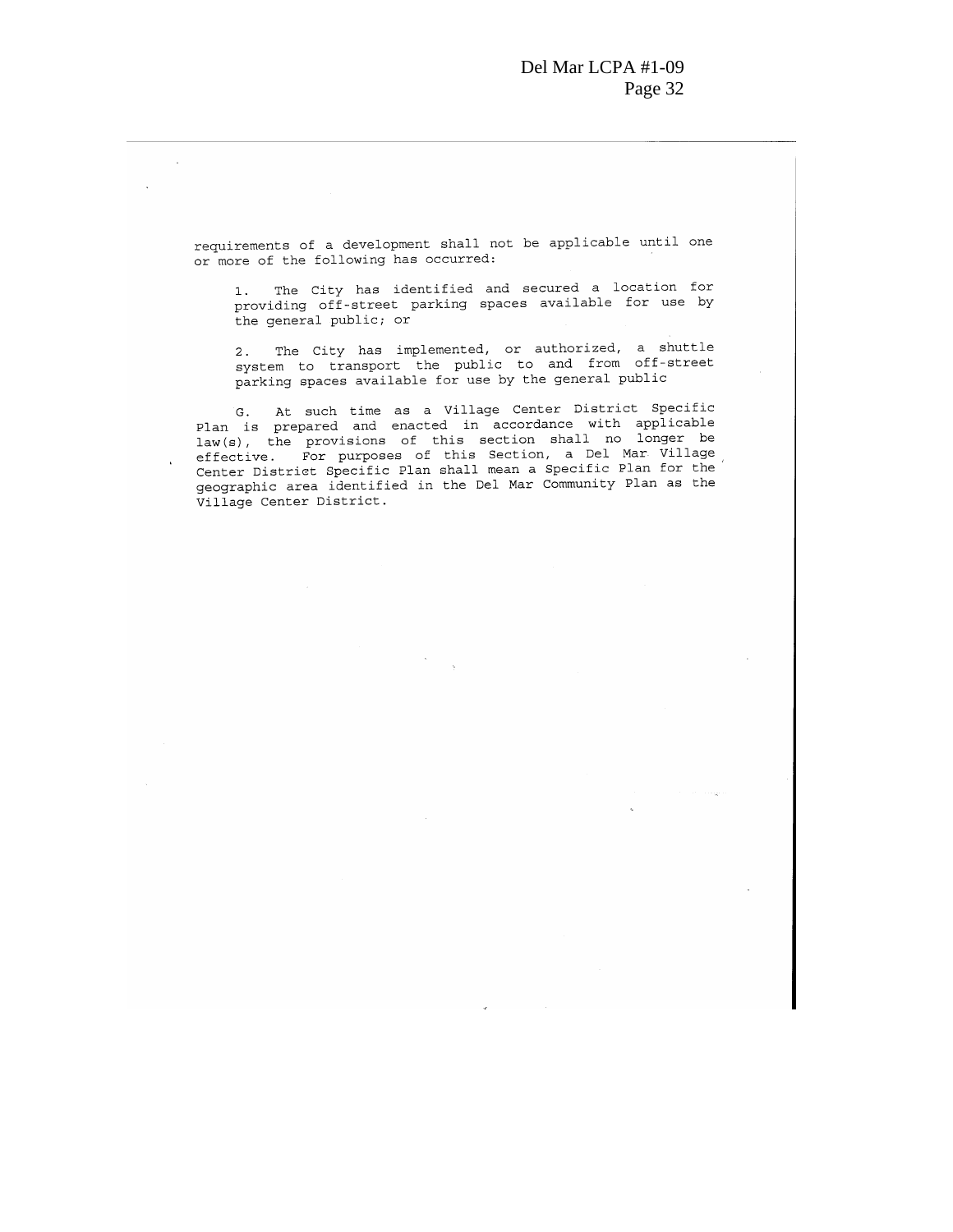#### ORDINANCE NO. 821

AN ORDINANCE OF THE CITY COUNCIL OF THE CITY OF DEL MAR, CALIFORNIA, AMENDING SECTIONS 30.80.130, 30.80.140 AND 30.80.150 OF DEL MAR MUNICIPAL CODE CHAPTER 30.80 (PARKING) REGARDING THE PROCESS AND STANDARDS OF REVIEW FOR PROPOSALS FOR COMMON, SHARED AND OFF-SITE PARKING [ZA-08-03].

The City Council of the City of Del Mar, California, does ordain as follows:

#### **SECTION ONE:**

Sections 30.80.130, 30.80.140 and 30.80.150 of Chapter 30.80 of the Municipal Code are amended to read as follows:

#### See Exhibit "A" (attached).

#### **SECTION TWO:**

This Ordinance is adopted based on the following findings:

1. There have been changed conditions since the previous zoning ordinance language became effective. These include a desire to optimize the use of parking spaces on properties in the City's downtown area to help foster the City's revitalization efforts.

2. The proposed Zone Code amendment would serve to foster efforts for a vibrant downtown area by modifying three existing parking programs in DMMC Chapter 30.80 (parking) so as to optimize the use of parking spaces. Specifically, the proposed Zone Code amendment would clarify the manner in which the off-street parking requirements of the Zoning Code may be satisfied through Common, Shared or Off-site Parking Programs.

3. The Del Mar Community Plan calls for a vibrant downtown area with commercial establishments to serve, among others, the residents of the community. The amendment to the Zoning Code would foster revitalization efforts, thereby helping to achieve this goal of the Community Plan. The proposed Zone Code amendment would clarify the manner in which the offstreet parking requirements of the Zoning Code may be satisfied through Common, Shared or Off-site Parking Programs.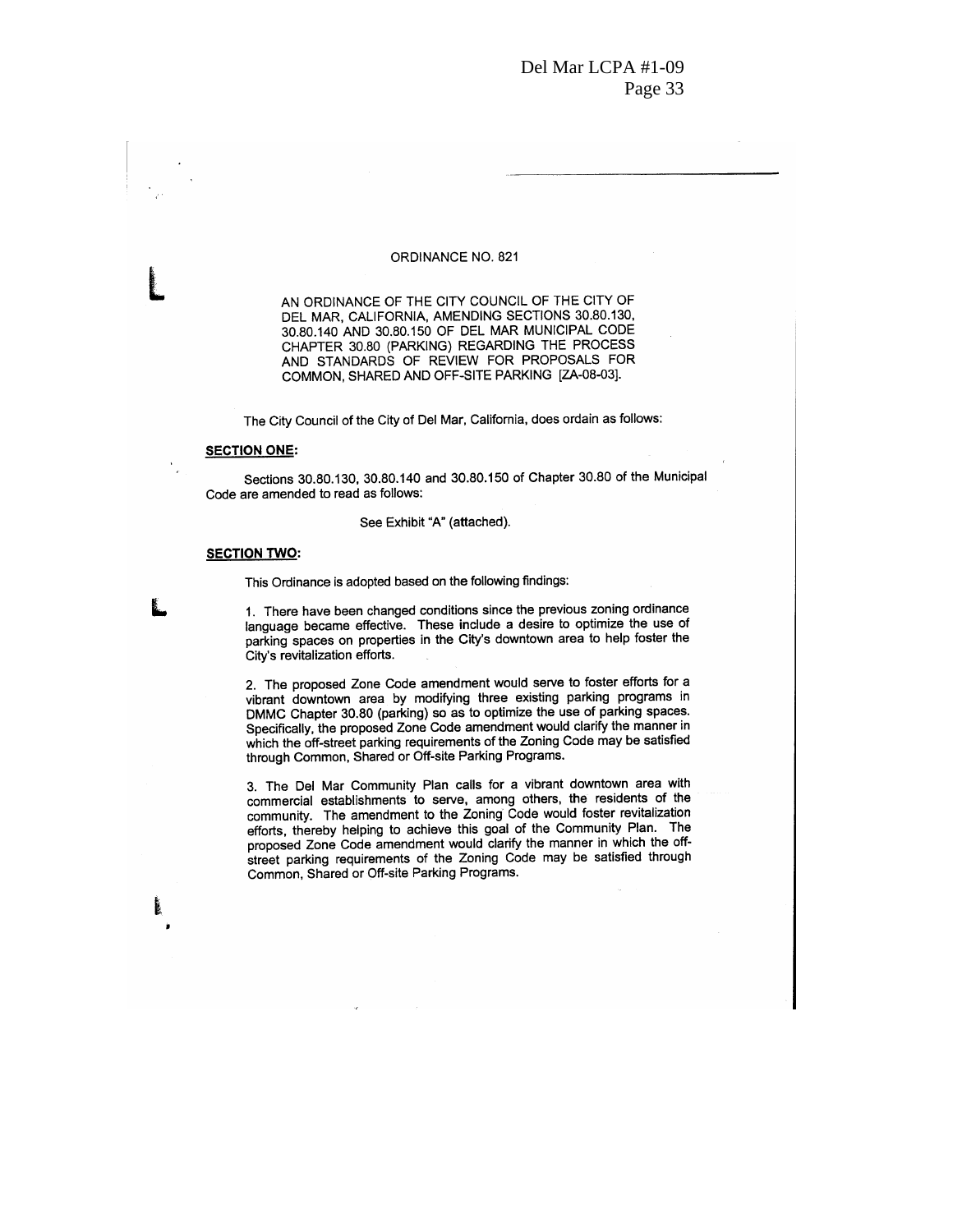ORDINANCE NO. 821 Page 2 of 6

#### **SECTION THREE:**

This Ordinance was introduced on November 17, 2008.

#### **SECTION FOUR:**

The City Clerk is directed to prepare and have published a summary of this Ordinance no less than five days prior to the consideration of its adoption and again within 15 days following adoption indicating votes cast.

PASSED AND ADOPTED this 1st day of December 2008 by the following vote:

AYES:

Councilmembers Abarbanel, Earnest, Hilliard, Deputy Mayor Crawford; Mayor Druker

NOES: None

ABSENT: None

**ABSTAIN:** None

l s. leh

1

Î

DAVID DRUKER, Mayor City of Del Mar Del Mar, California

#### **ATTEST AND CERTIFICATION**

I hereby certify that this is a true and correct copy of Ordinance No. 821, which has been published pursuant to law.

<u> Mercesis</u> ı Mercedes Martin, City Clerk

City of Del Mar Del Mar, California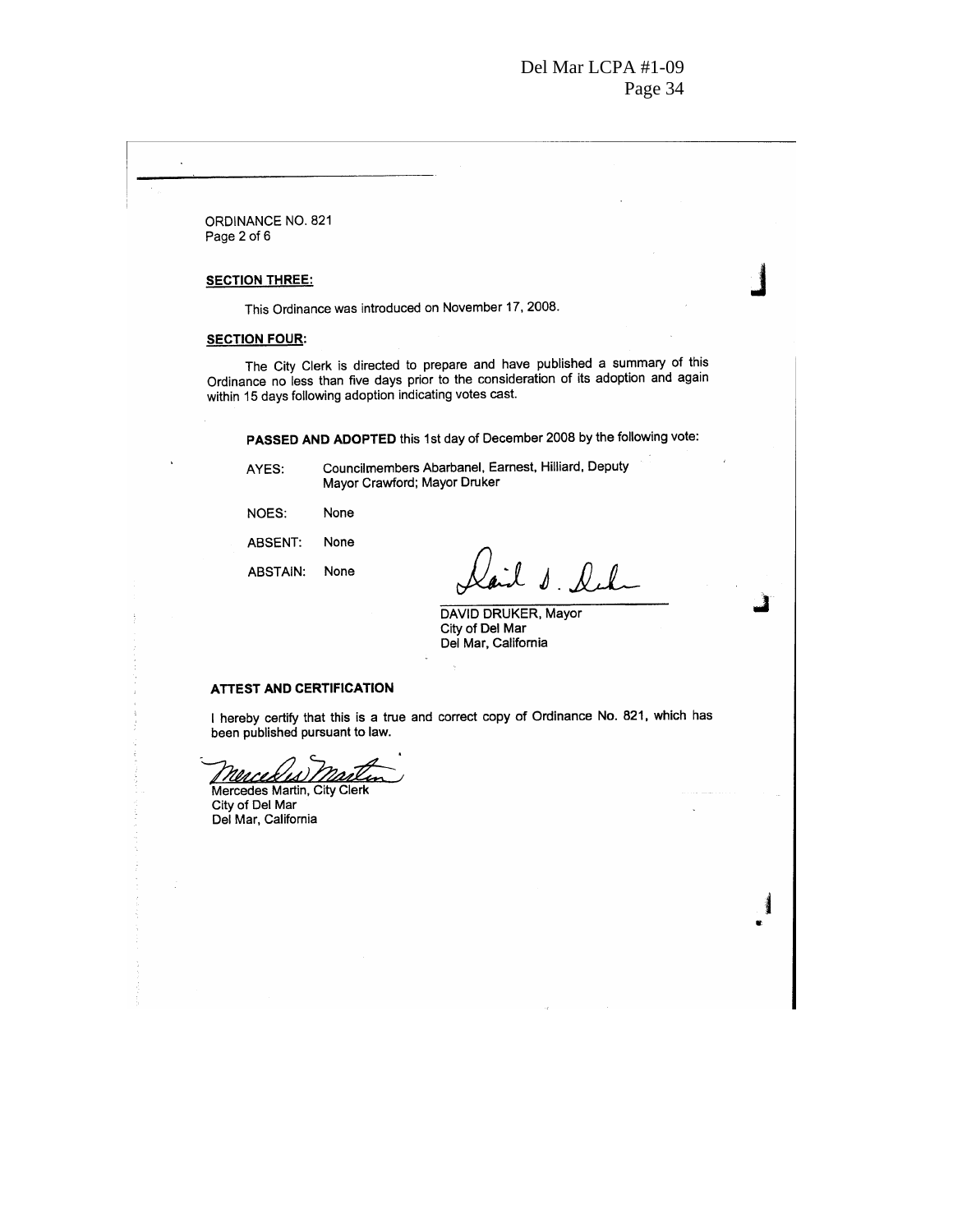ORDINANCE NO. 821 Page 3 of 6

 $\ddot{\phantom{0}}$ 

#### Exhibit "A" to City Council Ordinance No. 821

30.80.130 Common Parking. The off-street parking spaces required for two (2) or more uses located on the same site may be provided in common or combined parking space areas in-lieu of providing separate parking space areas for the parking spaces corresponding to each use. The use of common parking space areas shall not modify the parking requirements applicable to the uses on the property, which shall remain the sum of the required spaces of all uses computed separately, unless otherwise<br>authorized pursuant to a Shared Parking Permit, as regulated by this Chapter.

30.80.140 Shared-Use Parking Permit. Where two (2) or more non-residential uses will be operated in a manner where there will be no substantial overlap in the hours of operation of the uses, a portion of the off-street parking spaces required and<br>provided for one or more of the uses(s) may be provided as Shared Use Parking spaces.

A. Shared Use Parking shall be subject to the receipt of a Shared Use Parking Permit from the Planning Commission. In reviewing an application for a Shared Use Parking Permit, the Planning Commission shall apply the following standards and requirements:

1. The applicant shall demonstrate that there will be no substantial overlap in the principal operating hours of the buildings or uses for which the Shared Use Parking spaces are proposed. For purposes of this Section, the term "no substantial overlap" shall mean that, on a daily basis, there will be at least one hour between the time of closing of one use or activity and the opening of the other use or activity for which shared parking is proposed. The requirement for this separation of an hour of use enumerated herein shall not apply to normal support services such as cleaning and maintenance operations.

2. Not more than 66% of the off-street parking spaces required by this Chapter for a use or activity may be satisfied through the use of a Shared Use Parking Permit.

3. Parking spaces to be used for Shared Use Parking shall be unencumbered for any uses or activities other than those for which the Shared Use Parking Permit is proposed.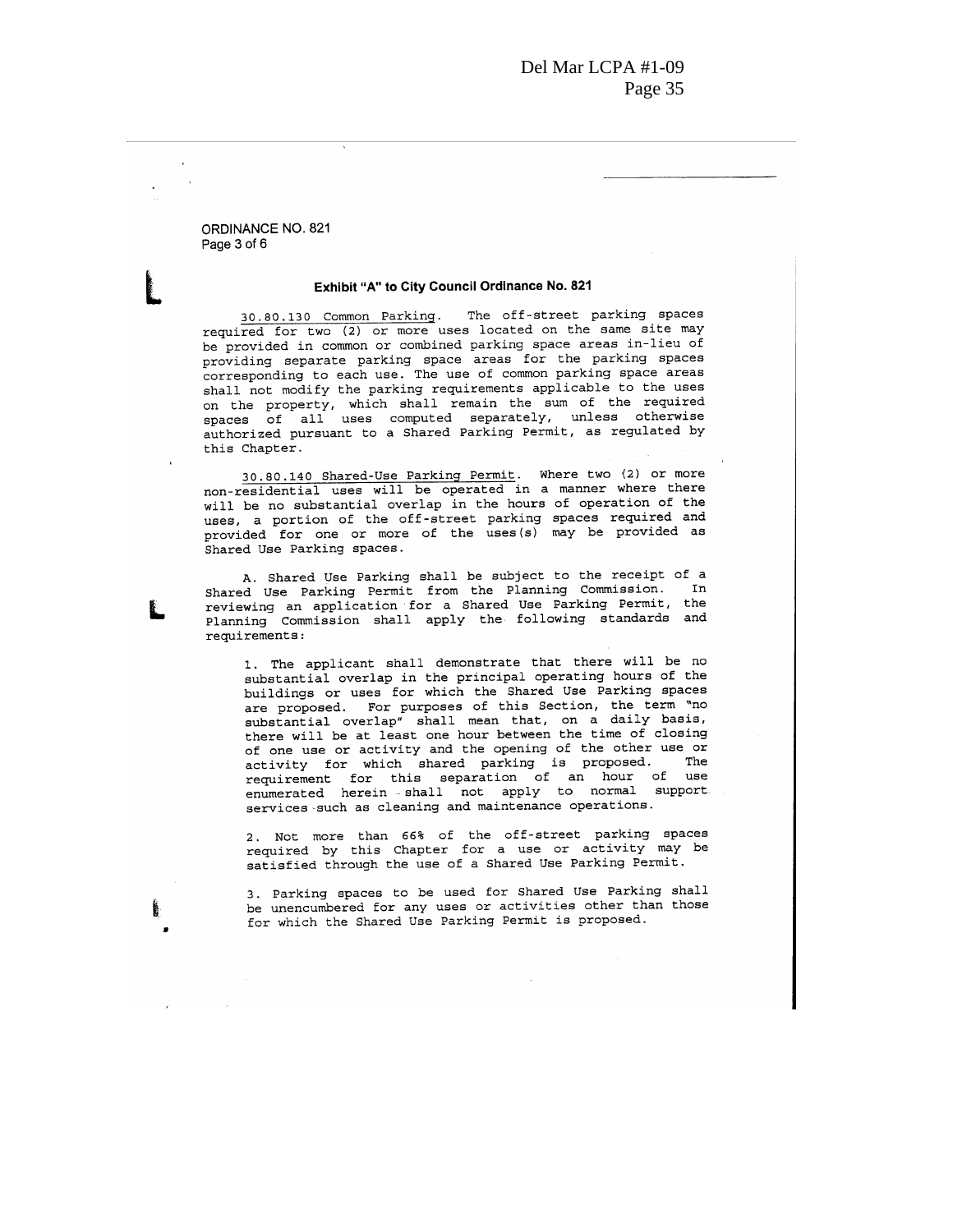ORDINANCE NO. 821 Page 4 of 6

 $\Delta$ 

4. All Shared Use Parking spaces shall meet the location, design and layout requirements for off-street parking spaces specified in this Chapter.

B. Any proposal for Shared Use Parking which is to be located off-site, shall be also subject to the receipt of an Off-site Parking Permit, as regulated by this Chapter.

C. A Shared Use Parking Permit, approved pursuant to the provisions of this Chapter, shall be subject to the recordation of a covenant against the deed for the property on which the<br>Shared Use Parking spaces are located. The purpose of the covenant shall be to memorialize the terms and conditions of the Shared Use Parking Permit and to inform subsequent property owners and business operators of the restrictions on use and<br>parking which apply to the site. The recorded covenant shall specify the operating hours, as conditioned, of the businesses for which a Shared Use Parking Permit has been approved.

Off-site Parking, 30.80.150 Off-site Parking Permit. wherein the required parking for a use or activity is provided on a separate site than the location of the use or activity itself, shall be allowed, as provided in this section. An application for an Off-site Parking Permit may be submitted for any use allowed within a zone, except that Off-site Parking may not be used to satisfy the parking requirements of residential, uses. Such Off-site Parking Permit is subject to approval by the City Council and shall be subject to the following requirements:

A. The proposed location of all required parking is within a 500-foot walking distance measured from the nearest point of the parking facility to the nearest point of the building that such parking is required to serve.

B. The proposed location of Off-site Parking is in the Central Commercial, Professional Commercial, North Commercial [RC-Zone not Visitor Commercial or Beach Commercial Zones. allowed]

C. The property on which the Off-site Parking is to be located and the property containing the use for which Off-site Parking is to be provided satisfies one of the following requirements: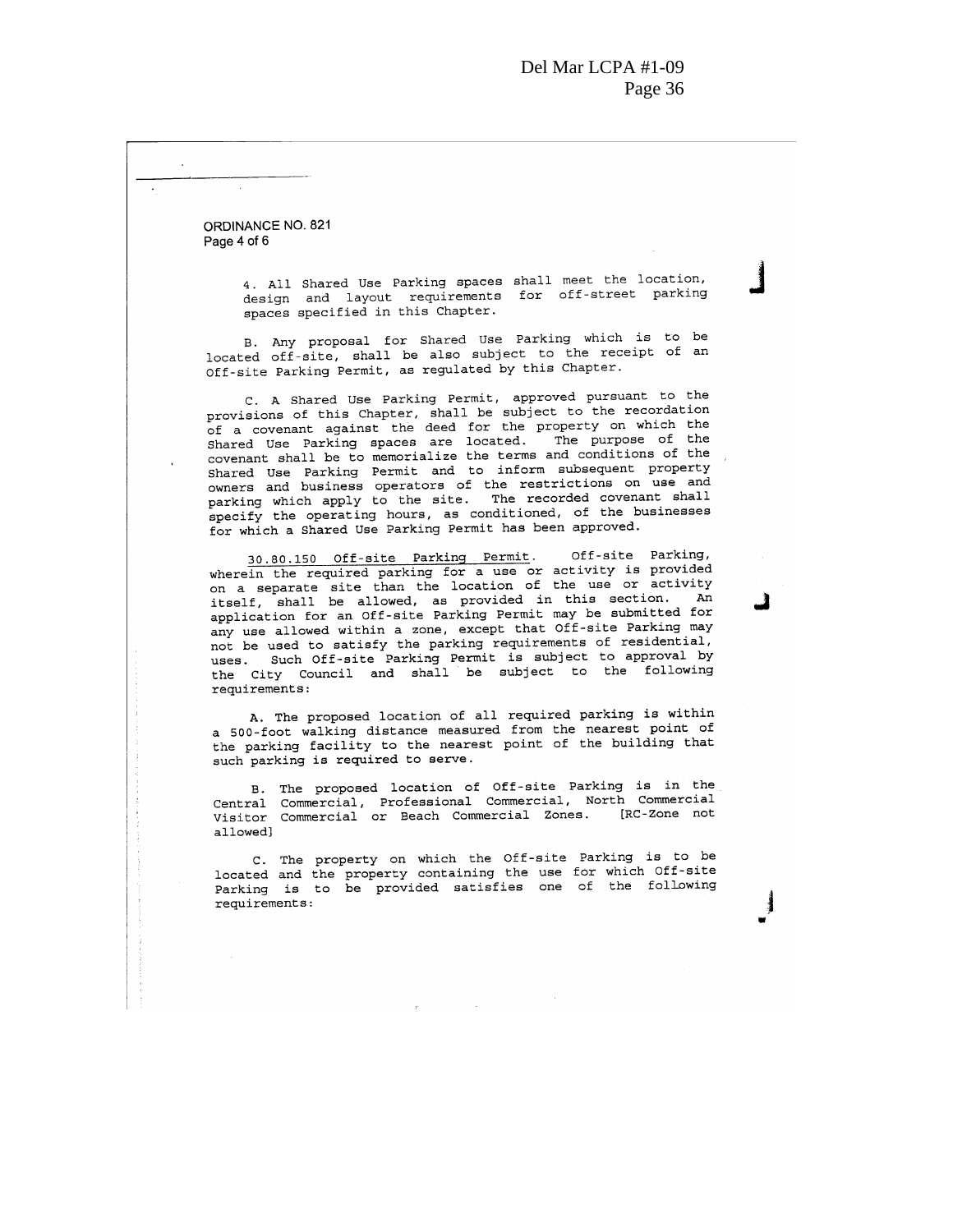ORDINANCE NO. 821 Page 5 of 6

> 1. The property shall be owned by the same owner (s) of the lot or parcels containing the building or uses to be served by the Off-site Parking spaces or an agreement shall be<br>recorded with the County of San Diego Recorder's office to create an inseparable part of the lot or parcels containing such buildings or uses; or

> 2. The property shall be held in a minimum 15-year lease by the same owner(s) of the lot or parcels containing the building to be served by the off-street parking or uses or by the owner of the business to be served by the off-street parking. Said minimum 15-year lease shall remain in effect as long as the parking facilities are required and the<br>owner or owners of the lot or parcels containing said parking records an agreement with the County Recorder's office as a covenant running with the land for the benefit of the City, guaranteeing that such owner(s) and their heirs, assigns, or successors in interest, will continue to maintain said parking facilities for the use necessitating the Off-site Parking Permit for as long as the building or use that the Off-site Parking spaces are intended to serve is retained.

D. The property containing the building for which the Offsite Parking is to be provided shall be subject to the<br>recordation of a covenant identifying the location of the Offsite Parking and the associated lease agreements which facilitate the continued use of the Off-site Parking.

E. The property for which Off-site Parking is provided and the property on which the Off-site Parking is located shall each include signage notifying the public of the location of the use and of the Off-site Parking respectively.

F. The Notice required in this section shall be provided as follows:

 $1.$ A sign one square foot in size shall be conspicuously posted at the site of the use for which Off-site Parking stating that Off-site parking spaces area available for use by patrons and employees of the use and identifying the location of the Off-site parking spaces; and

A sign one square foot in area shall be posted at each  $2.$ of the Off-site parking spaces stating that they are

ļ,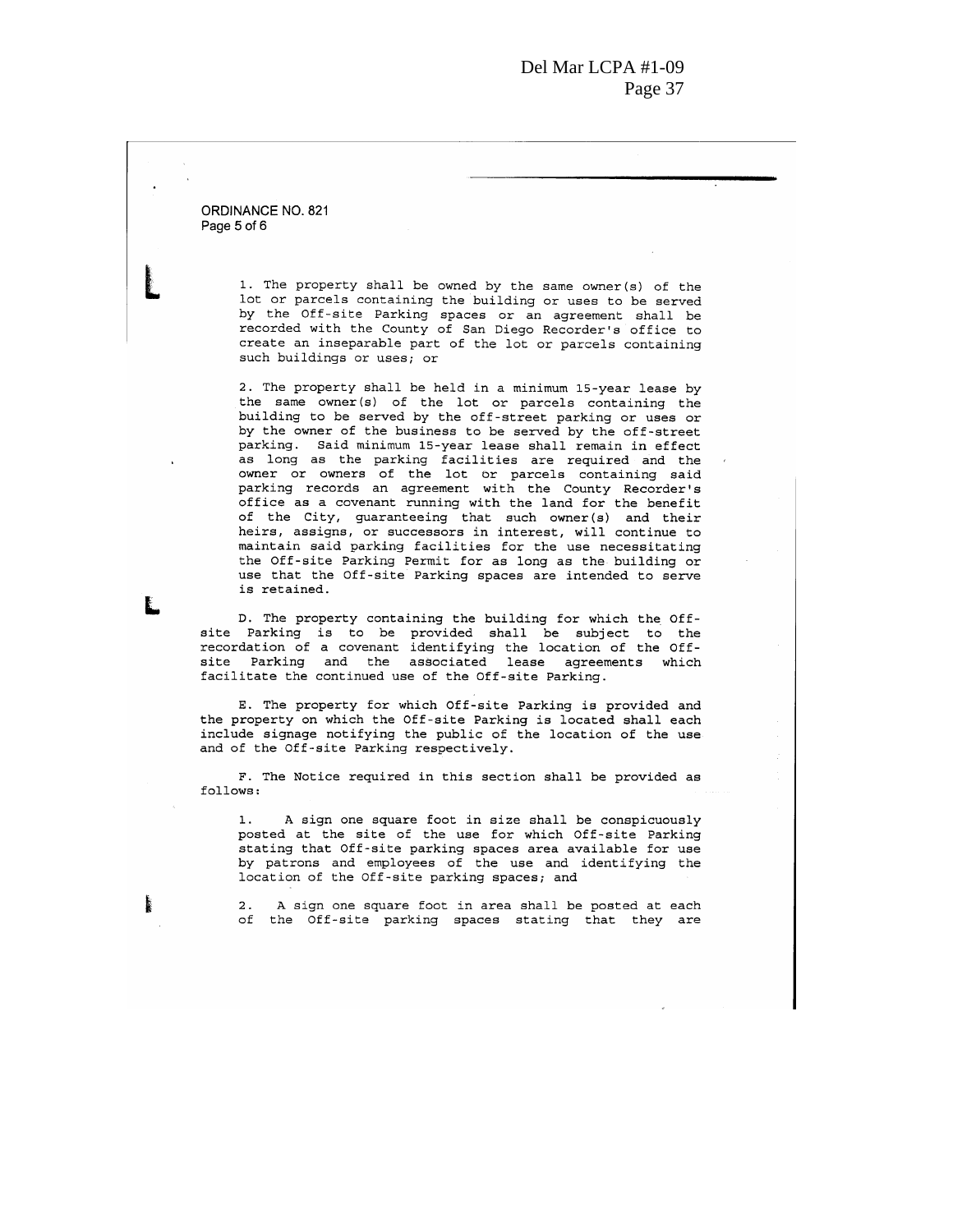ORDINANCE NO. 821 Page 6 of 6

 $\ddot{\phantom{a}}$ 

available for use for patrons and employees of the use for which the Off-site parking has been authorized.

Notwithstanding the provision of the DMMC, the signs required in this section shall not be included in the calculation of the maximum amount of signage allowed for a property or use, as regulated in the DMMC.

G. At least 180 days prior to the expiration of a minimum 15year lease required pursuant to the provisions of this Section to utilize an Off-site Parking location, the benefitted property owner shall provide evidence to City staff that one of the following actions has occurred:

1. Receipt of a renewed, minimum 15-year lease for the property on which the Off-site Parking is located;

2. Receipt of City authorization for provision of Off-site<br>Parking on another site, issued in accordance with requirements of this Section; or

3. Reduction of the intensity of use(s) on the benefitted property, with such reduction commensurate with level of Offsite Parking that had previously been authorized through an Off-site Parking Permit and through which a use on the benefitted property had satisfied the parking requirements of this chapter.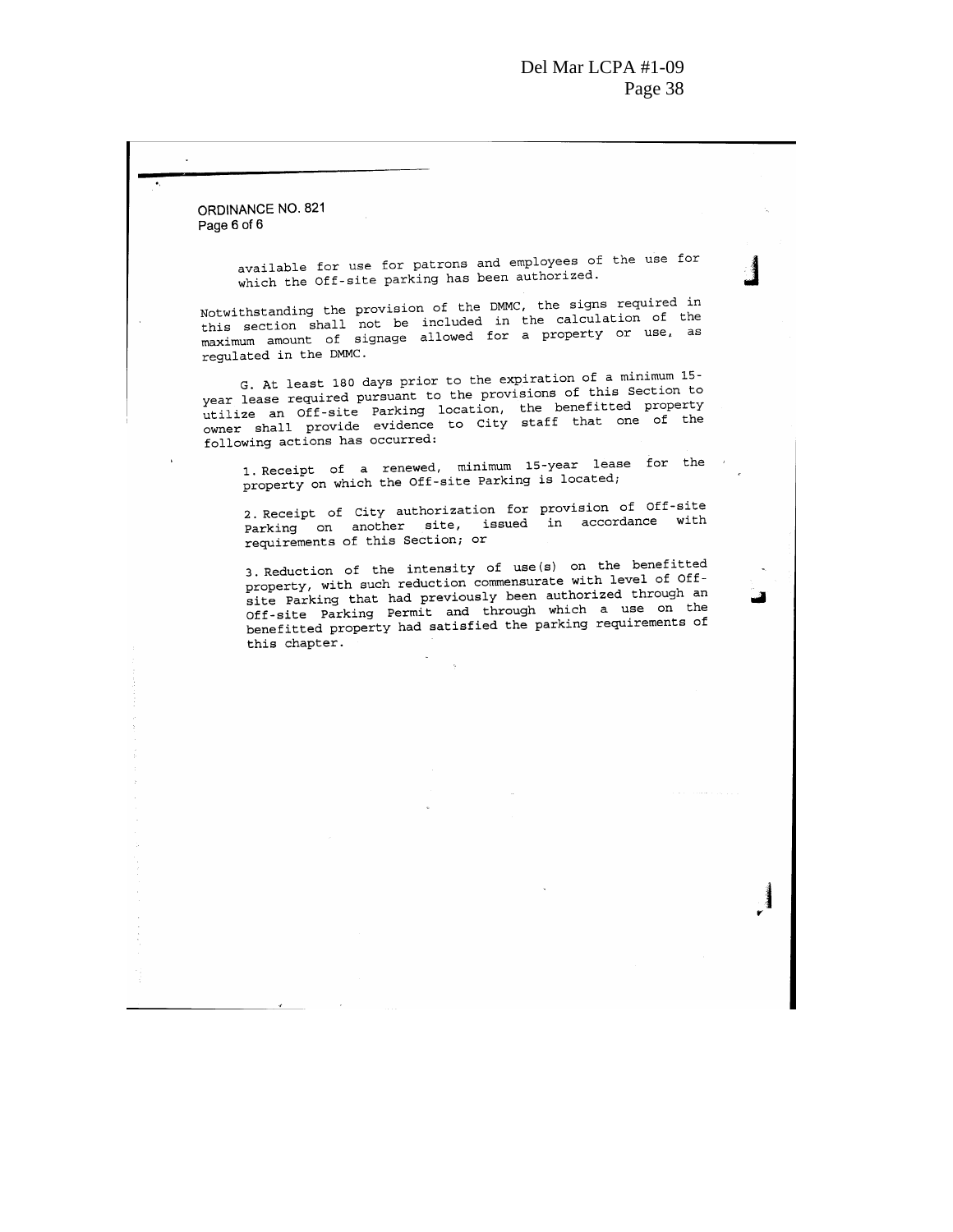|                                                                                                                                                                                             | Thursday, April 08, 2010 11:12 AM | RALPH PECK 8587932534                                                                                                                                                                                                                                                                                                                                                        | p.02                                                                        |
|---------------------------------------------------------------------------------------------------------------------------------------------------------------------------------------------|-----------------------------------|------------------------------------------------------------------------------------------------------------------------------------------------------------------------------------------------------------------------------------------------------------------------------------------------------------------------------------------------------------------------------|-----------------------------------------------------------------------------|
|                                                                                                                                                                                             |                                   |                                                                                                                                                                                                                                                                                                                                                                              |                                                                             |
|                                                                                                                                                                                             |                                   |                                                                                                                                                                                                                                                                                                                                                                              |                                                                             |
|                                                                                                                                                                                             |                                   | TO COASTAL COMMISSION, VIA FAX                                                                                                                                                                                                                                                                                                                                               | <b>CALIFORNIA</b><br><b>COASTAL COME</b><br><b>SAN DIEGO COAST Discount</b> |
| 4/14 AGENDA ITEM 14.5(a), Del Mar LCP Amendment No. DMR-MAJ-1-09<br>(Modifications to Parking Requirements).<br>I have the following comments (prepared in $\frac{1}{2}$ hour before due) - |                                   |                                                                                                                                                                                                                                                                                                                                                                              |                                                                             |
|                                                                                                                                                                                             |                                   |                                                                                                                                                                                                                                                                                                                                                                              |                                                                             |
|                                                                                                                                                                                             |                                   | 4. I agree with the Staff proposal that a time certain is<br>required to provide a public parking lot/structure prior to<br>collection of in-lieu parking fees. The fees would only<br>provide a slush fund - not solve the problem. Being able to<br>collect up to 25 parking spaces (approx. \$750,000) is too<br>much to collect for something that hasn't been provided. |                                                                             |
| <b>Continued</b>                                                                                                                                                                            |                                   | 5. The city currently owns City Hall property, which the City                                                                                                                                                                                                                                                                                                                |                                                                             |
|                                                                                                                                                                                             |                                   | would like to redevelop and provide the public parking. But<br>they don't have the money, and how could enough parking be<br>provided on that space that would satisfy the needs of the<br>re-developed property, PLUS THE ADDITIONAL SPACES<br>TO SATISFY THE PUBLIC NEEDS OF THE IN-LIEV FEES.                                                                             | City of Del Mar Leth&1-04<br>Letter of Concern                              |